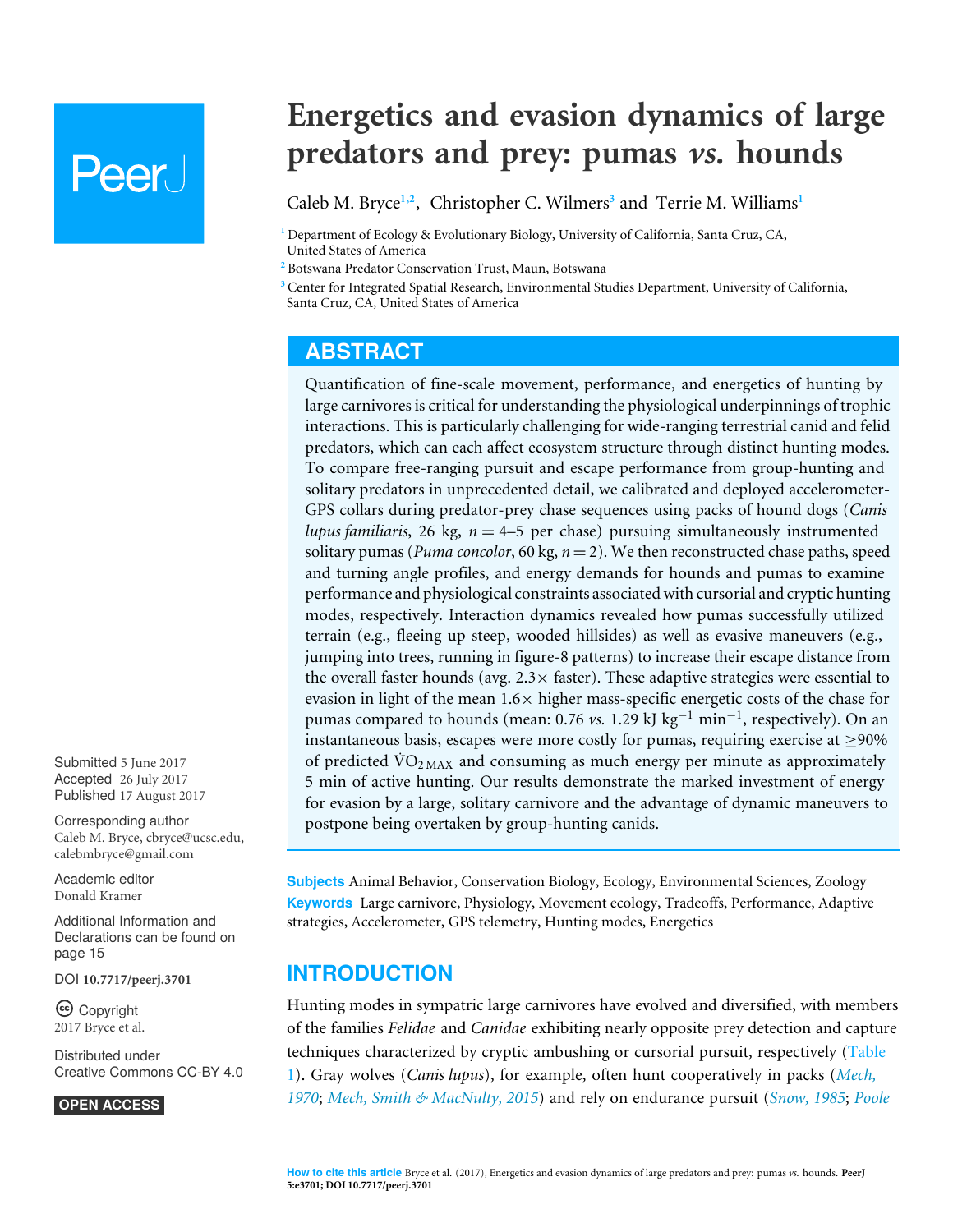<span id="page-1-0"></span>**Table 1 Comparison of hunting mode divergence observed in large felids and canids.** Selected references for each topic (superscripts) are provided below.





|                                                                  | <b>Family Felidae</b>                                                            | <b>Family Canidae</b>                                                            |  |
|------------------------------------------------------------------|----------------------------------------------------------------------------------|----------------------------------------------------------------------------------|--|
|                                                                  | E.g., puma, leopard, jaguar                                                      | E.g., gray wolf, hound, dingo                                                    |  |
| Hunting mode <sup>a</sup>                                        | Cryptic stalking & pouncing; "Surprise &<br>subdue"                              | Cursorial pursuit; "Charge & chase"                                              |  |
| Hunting sociality <sup>b</sup>                                   | Solitary                                                                         | Often group/pack                                                                 |  |
| Relative prey selectivity and timing <sup>c</sup>                | Low (opportunistic); Prior to attack                                             | High (selective); Often during pursuit<br>Prolonged; Higher risk of injury/death |  |
| Interaction with $\&$ risk imposed by preyd                      | Short; Lower risk of injury/death                                                |                                                                                  |  |
| Kill site attributes <sup>e</sup>                                | Sufficient structural cover for concealment<br>during stalking and brief pursuit | Relatively open terrain that facilitates<br>prolonged pursuit                    |  |
| Scale of habitat features impacting hunt<br>success <sup>t</sup> | Small-scale habitat features                                                     | Large-scale landscape heterogeneity                                              |  |
| Relative activity and energetic demand of<br>hunt's attack phase | High intensity, short duration                                                   | Low intensity, long duration                                                     |  |

#### <span id="page-1-1"></span>**Notes.**

<sup>a</sup>[Hornocker, 1970](#page-17-0); [Koehler & Hornocker, 1991](#page-18-0); [Ruth & Murphy, 2009a](#page-20-0); [Seidensticker et al., 1973](#page-20-1); [Young & Goldman, 1946](#page-22-0); [Poole & Erickson, 2011](#page-19-2); [Snow, 1985](#page-21-0); [Mech & Korb, 1978](#page-19-3); *[Mech & Cluff, 2011](#page-19-4)*.

<span id="page-1-2"></span><sup>b</sup>*[Gittleman, 1989](#page-17-1)*; *[Hornocker & Negri, 2009](#page-17-2)*; *[Mech, Smith & MacNulty, 2015](#page-19-1)*; *[Mech, 1970](#page-19-0)*.

<span id="page-1-3"></span>"[Husseman et al., 2003](#page-17-3); [Wilmers, Post & Hastings, 2007](#page-22-1); [Kunkel et al., 1999](#page-18-1); [Okarma et al., 1997](#page-19-5); [Mech, Smith & MacNulty, 2015](#page-19-1); [Peterson & Ciucci, 2003](#page-19-6); but see [Karanth & Sun](#page-18-2)*[quist, 1995](#page-18-2)*; *[Krumm et al., 2010](#page-18-3)*.

<span id="page-1-4"></span><sup>d</sup>*[Hornocker & Negri, 2009](#page-17-2)*; *[Mech, Smith & MacNulty, 2015](#page-19-1)*; *[Mech & Boitani, 2003](#page-19-7)*.

<span id="page-1-5"></span><sup>e</sup>*[Alexander, Logan & Paquet, 2006](#page-15-0)*; *[Hebblewhite & Merrill, 2008](#page-17-4)*; *[Husseman et al., 2003](#page-17-3)*; *[Ruth et al., 2011](#page-20-2)*; *[Schmidt & Kuijper, 2015](#page-20-3)* and references therein.

<span id="page-1-6"></span><sup>f</sup>*[Hebblewhite, Merrill & McDonald, 2005](#page-17-5)*; *[Kauffman et al., 2007](#page-18-4)*; *[Laundré & Hernández, 2003](#page-18-5)*; *[Podgórski et al., 2008](#page-19-8)*; *[Schmidt & Kuijper, 2015](#page-20-3)*.

*[& Erickson, 2011](#page-19-2)*), rather than speed or agility, to test and ultimately outperform more vulnerable prey (*[Peterson & Ciucci, 2003](#page-19-6)*; *[Mech, Smith & MacNulty, 2015](#page-19-1)*). In contrast, pumas (*Puma concolor*) exhibit an opportunistic (i.e., less selective, *[Husseman et al.,](#page-17-3) [2003](#page-17-3)*; *[Wilmers, Post & Hastings, 2007](#page-22-1)*), solitary and cryptic hunting mode by which they stealthily ambush and overpower prey (*[Hornocker & Negri, 2009](#page-17-2)*; *[Ruth & Murphy, 2009a](#page-20-0)*) through matching pounce force to prey size (*[Williams et al., 2014](#page-22-2)*). Such divergence in locomotion, sociality, prey selectivity, and even preferred terrain while hunting reduces exploitative and interspecific competition (*[Husseman et al., 2003](#page-17-3)*; *[Elbroch et al., 2015](#page-16-0)*) through spatiotemporal niche partitioning and has cascading, ecosystem-wide effects (*[Rosenzweig, 1966](#page-20-4)*; *[Linnell & Strand, 2000](#page-18-6)*; *[Donadio & Buskirk, 2006](#page-16-1)*; *[Elbroch et al., 2015](#page-16-0)*). Less is known, however, of how the fine-scale movement, performance, and metabolic demands associated with these distinct predatory hunting modes interact to affect predation success.

During a predation event, an animal's ability to readily adjust its speed (*[Howland, 1974](#page-17-6)*; *[Domenici, 2001](#page-16-2)*), acceleration (*[Combes et al., 2012](#page-16-3)*; *[Wilson et al., 2013b](#page-22-3)*), and turn capacity (*[Howland, 1974](#page-17-6)*; *[Maresh et al., 2004](#page-19-9)*; *[Wilson et al., 2013a](#page-22-4)*) becomes critical for survival. Despite its relative brevity, the attack phase of the hunt may be the most energetically expensive stage of prey acquisition, particularly for ambush predators (*[Williams et al.,](#page-22-2) [2014](#page-22-2)*). Given the two-dimensional confines of the terrestrial environment, both predators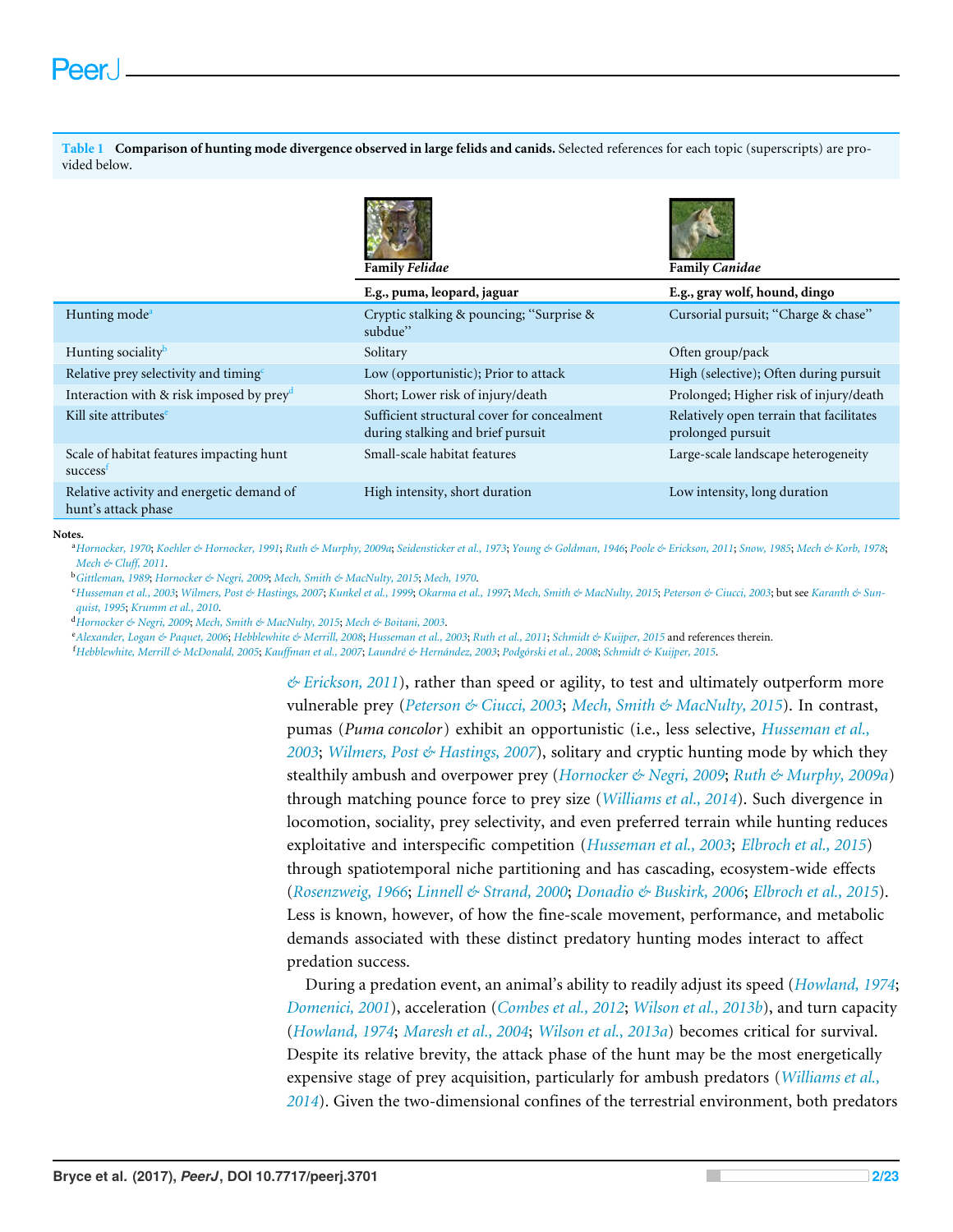and prey have restricted behavioral options during this critical phase and are primarily left with modulating their speed (*[Elliott, Cowan & Holling, 1977](#page-16-4)*) and/or maneuverability (*[Howland, 1974](#page-17-6)*) in order to hunt successfully or survive, respectively (reviewed in *[Wilson](#page-22-5) [et al., 2015](#page-22-5)*). Furthermore, these constraints may result in an ''arms race'' evolutionary escalation of matched, specialized morphologies and behavioral strategies that promote capture ability or evasion capacity in species that have co-evolved (*[Brodie & Brodie, 1999](#page-15-1)*; *[Cortez, 2011](#page-16-5)*), although the strength of selective forces acting on predators *vs.* prey may differ (i.e., the ''life-dinner principle'', *[Dawkins & Krebs, 1979](#page-16-6)*).

The impacts of locomotor performance and energetics in altering chase outcomes has long been recognized, with the majority of our understanding of these interactions coming from studies of animals maneuvering in aerial (*[Warrick, 1998](#page-21-1)*; *[Hedenström & Rosén, 2001](#page-17-7)*; *[Combes et al., 2012](#page-16-3)*) or aquatic (*[Domenici & Blake, 1997](#page-16-7)*; *[Domenici, 2001](#page-16-2)*) environments. Considerably less attention has been given to describing these complex dynamics in terrestrial species, particularly large carnivores and their prey (*[Wilmers et al., 2015](#page-22-6)*). This is likely because our ability to describe such interactions is substantially impaired by the wide-ranging, often cryptic behaviors of these mammals (*[Gese, 2001](#page-16-8)*; *[Williams et al., 2014](#page-22-2)*; *[Wang, Allen & Wilmers, 2015](#page-21-2)*). Recently, however, advancements and miniaturization of biologging sensor technology now enable scientists to concurrently measure previously unavailable metrics including the fine-scale behavior, physiological performance, and energetics of wild animals (*[Kays et al., 2015](#page-18-7)*; *[Wilmers et al., 2015](#page-22-6)*). In addition, these novel tools have the capacity to quantify chase dynamics and identify features of the landscape and the animals themselves that determine whether or not prey evade capture (*[Wilson et](#page-22-4) [al., 2013a](#page-22-4)*).

Here, using simultaneously instrumented pumas and scent hounds (*Canis lupus familiaris*), we examined the performance and energetic tradeoffs of divergent terrestrial hunting modes in real time. Packs of trained hounds pursued solitary pumas in need of recapture for a separate monitoring study and afforded a comprehensive look at hound group hunting cohesion and its effect on puma maximal performance escape tactics in rugged terrain. Given their local adaptation and stalk-and-pounce hunting mode, we predicted that pumas would exhibit greater acceleration, top speed, and turning ability in rugged terrain relative to hounds, but could only sustain this peak performance over a short distance and duration. Furthermore, we predicted that the cursorial hounds would compensate for poorer sprinting performance by coursing continually over long distances at slower speeds with greater energetic efficiency relative to pumas. Due to the scarcity of studies investigating detailed chase performance parameters and their associated metabolic costs in terrestrial mammals, our goal was to assess how terrain and evolved differences in morphology, physiology, and behavioral strategies among large felids and canids affect chase dynamics and outcomes.

#### **MATERIALS & METHODS**

#### **Collar & energetic calibrations**

We used a laboratory-to-field approach in which the locomotor biomechanics and energetics of scent hounds ( $n = 7$ , 24.2  $\pm$  0.9 kg, mean  $\pm$  SE) and captive pumas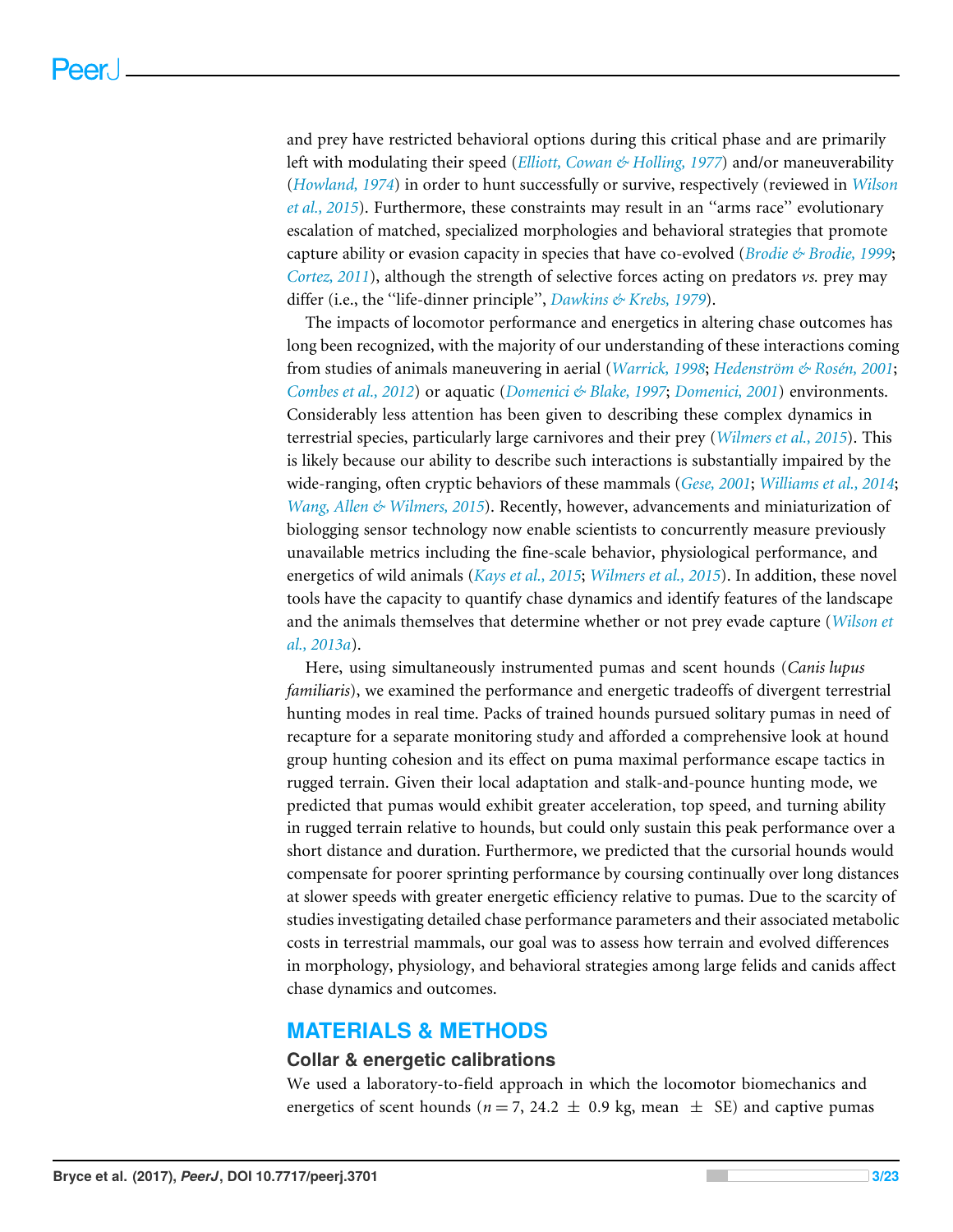$(n=3, 65.7 \pm 4.4 \text{ kg})$  instrumented with accelerometer-GPS collars were measured in an enclosure and laboratory environment prior to deployment on free-ranging conspecifics in the wild (*[Bryce & Williams, 2017](#page-16-9)*; *[Wang, Allen & Wilmers, 2015](#page-21-2)*; *[Williams et al., 2014](#page-22-2)*; *[Wilmers et al., 2015](#page-22-6)*). Hounds wore a 16 Hz accelerometer (TDR10-X, Wildlife Computers, Redmond, WA, USA) affixed to a GPS collar (Astro, Garmin Ltd, Switzerland) capable of taking a GPS satellite fix every 3 s (total collar mass = 328 g) and pumas wore an integrated accelerometer-GPS collar (GPS Plus, Vectronics Aerospace, Germany; total collar mass  $= 480 \text{ g}$ ) that sampled acceleration continuously at 32 Hz and took GPS fixes every 6 s in the field during hound-assisted puma recaptures. For both collar types, tri-axial accelerometer orientation was such that the *X*-, *Y* -, and *Z*- axes were parallel to the transverse, anterior-posterior, and the dorsal-ventral planes of the animal, respectively. For collar calibration, captive pumas (*[Williams et al., 2014](#page-22-2)*; *[Wang, Allen & Wilmers, 2015](#page-21-2)*) and hounds (*[Bryce & Williams, 2017](#page-16-9)*) were filmed (Sony HDR-CX290/B, 1080 HD, 60 p) moving across a range of natural speeds (rest to 2 m s $^{-1}$  and 4.7 m s $^{-1}$ , respectively) while on a treadmill enclosed by a metabolic chamber. Collar-derived accelerometer signatures were then correlated to gait-specific locomotor costs by simultaneously measuring oxygen consumption (VO<sub>2</sub>) and overall dynamic body acceleration (ODBA; *[Qasem et al., 2012](#page-19-10)*; *[Wilson et al., 2006](#page-22-7)*) of the animals during steady-state resting and treadmill running (*[Williams et al., 2014](#page-22-2)*; *[Bryce & Williams, 2017](#page-16-9)*). Because both speed and metabolic rate are linked to the dynamic component of an animal's body acceleration (*[Gleiss, Wilson &](#page-17-8) [Shepard, 2011](#page-17-8)*; *[Bidder, Qasem & Wilson, 2012](#page-15-2)*; *[Qasem et al., 2012](#page-19-10)*; *[Bidder et al., 2012](#page-15-3)*), we used ODBA to translate sensor output from the collars into the speed, turning maneuvers, and energetics of free-ranging individuals.

#### **Fieldwork**

An estimated population of 50–100 pumas resides in our 1,700 km $^2$  study area in the Santa Cruz Mountains of California (37°10.00'N, 122°3.00'W). The climate is Mediterranean, and elevation ranges from sea level to 1,155 m with rugged, forested canyons characterizing much of the preferred puma habitat. Human development (ranging from low-density to urban) is surrounded by native vegetation comprised of redwood and Douglas fir, oak woodland, coastal scrubland, and grassland communities. As a result, pumas and native mesopredators (i.e., coyotes, foxes, and bobcats) in the region exhibit spatial and temporal partitioning of activities that varies with human use (*[Wang, Smith & Wilmers, in press](#page-21-3)*; *[Wilmers et al., 2013](#page-22-8)*; *[Smith, Wang & Wilmers, 2015](#page-20-5)*; *[Smith, Wang & Wilmers, 2016](#page-21-4)*; *[Wang,](#page-21-2) [Allen & Wilmers, 2015](#page-21-2)*).

Previous work validated the use of accelerometer-GPS collars for describing spatiotemporally explicit puma energetics (*[Wang, Smith & Wilmers, in press](#page-21-3)*; *[Williams](#page-22-2) [et al., 2014](#page-22-2)*) and behaviors (*[Wang, Allen & Wilmers, 2015](#page-21-2)*) in the field. Here, we separately recaptured two adult male pumas (36 M and 26 M, 59.7  $\pm$  0.7 kg) in autumn 2015 using packs of 5 and 4 hounds ( $n = 8, 24.3 \pm 0.8$  kg; *[Wilmers et al., 2013](#page-22-8)*), respectively. We took advantage of this routine capture technique to simultaneously record and quantify the detailed chase-escape dynamics and associated energetic costs for hounds and pumas. In the field, we filmed (Sony HDR-CX290/B, 1080 HD, 60 p) the hound collar being manually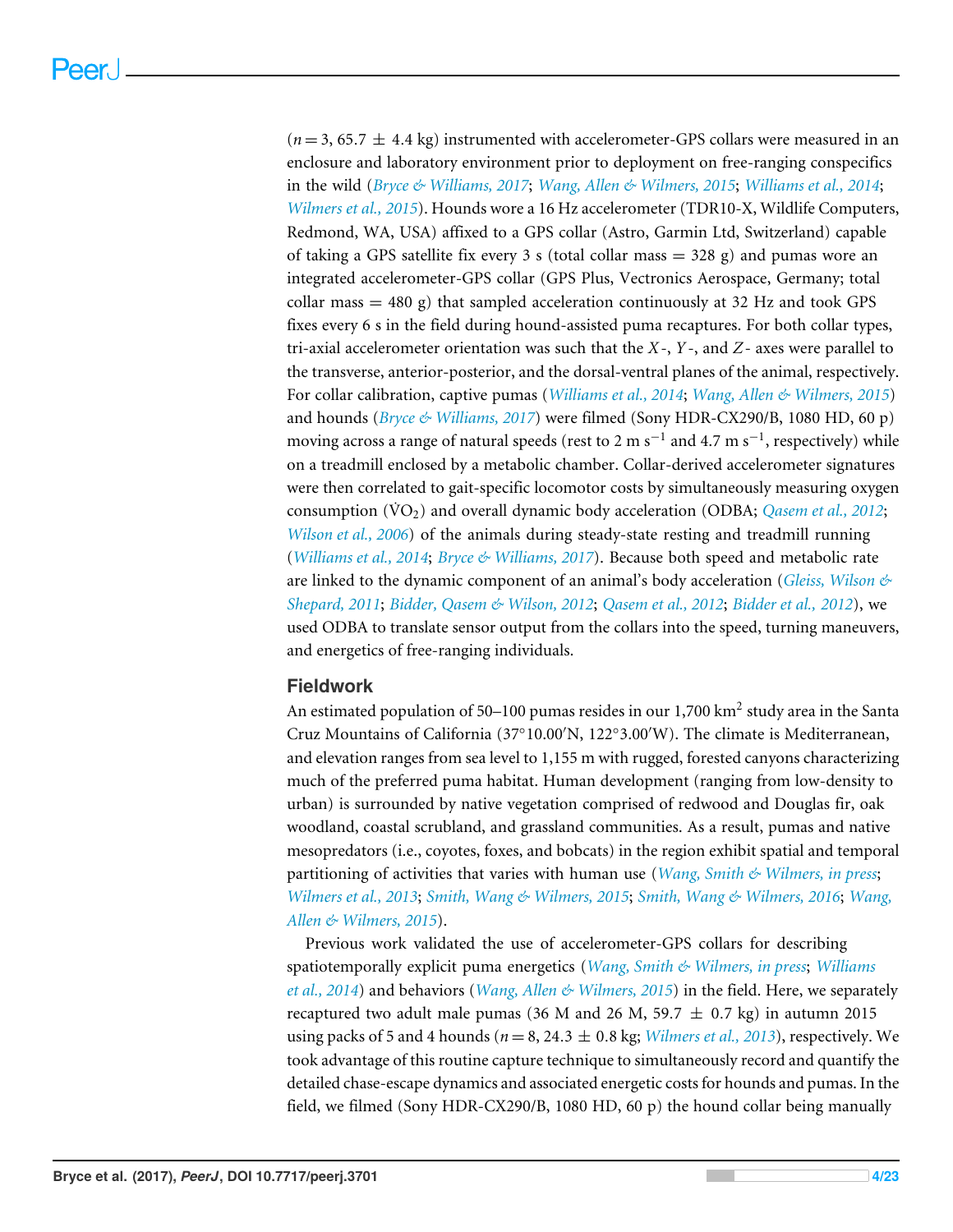shaken prior to and immediately following deployment for subsequent accelerometer and GPS clock synchronization to Greenwich Mean Time (GMT). Similarly, we filmed the screen (including the clock) of the handheld UHF terminal (Vectronic Aerospace, Germany) while uploading the rapid GPS fix schedule to later synchronize the exact time of the puma collar schedule upload to that of the hound collar clock.

Puma chases occurred during daylight hours between 09:00 and 15:00 local time, a period that typically corresponds with inactivity for these nocturnal hunters [\(Fig. S1\)](http://dx.doi.org/10.7717/peerj.3701#supp-3). Each puma initially escaped into terrain that precluded darting. As a result, we re-chased each puma after several hours and thus measured a total of four puma pursuits by hounds. All hounds were released simultaneously for each recapture, and although only one hound in each chase wore the combined accelerometer-GPS collar, all hounds wore identical GPS tracking collars to enable an analysis of hound pack hunting dynamics. After escaping to a tree suitable for darting, pumas were tranquilized with Telazol at a concentration of 100 mg/mL, measured, and re-collared while we collected the previous collar for chase reconstruction and analysis.

#### **Ethics statement**

This study was conducted in strict accordance with animal ethics including capture and handling as approved by the California Department of Fish and Wildlife (Scientific Collection Permit #SC-11968) and the UC Santa Cruz Animal Care and Use Committee (IACUC Protocol #Wilmc1101). All human interventions including capture, administration of immobilizing drugs, radio collaring, monitoring were done to minimize negative/adverse impacts on the welfare of the study species.

#### **Analyses**

From each chase, we quantified the speed, turning, energy expenditure, and elevation profile run by each instrumented animal. Instantaneous energetics and cost of transport (COT, the energy expended per meter) of pumas and hounds were determined by correlating 2 s smoothed ODBA (*[Wilson et al., 2006](#page-22-7)*; *[Shepard et al., 2008](#page-20-6)*), to laboratory-derived rates of oxygen consumption. We then used Eqn. (5) from *[Williams et al. \(2014\)](#page-22-2)* to compare the COT of 60 kg pumas during typical 2-hour pre-kill active hunting activity (i.e., searching and stalking) to that of the brief, high intensity escape bouts during hound-assisted recapture. To assess the extent of anaerobic exercise for each species, we compared accelerometer-derived estimates of  $\rm \dot{V}O_2$  during chases to published values of  $\rm \dot{V}O_{2\,MAX}$  for lions (approx. 52 ml O<sup>2</sup> kg−<sup>1</sup> min−<sup>1</sup> ; *[Taylor et al., 1980](#page-21-5)*; *[Williams et al., 2014](#page-22-2)*) and dogs (approx. 160 ml O<sup>2</sup> kg−<sup>1</sup> min−<sup>1</sup> , *[Seeherman et al., 1981](#page-20-7)*; *[Weibel et al., 1983](#page-21-6)*) of similar mass.

Overground pursuit and escape speeds were quantified by GPS-derived means for all animals, with accelerometer-derived speeds also computed for both pumas and focal hounds instrumented with combined sensors. The proportion of time spent not moving within each chase was calculated for each species based on the number of 2-second windows where ODBA <0.5 g.We downsampled all hound GPS data to fixes taken every 6 s to account for differences in GPS sample rate during chases and permit direct comparisons of hound and puma spatial datasets. The precise start and end of pursuits and escapes for hounds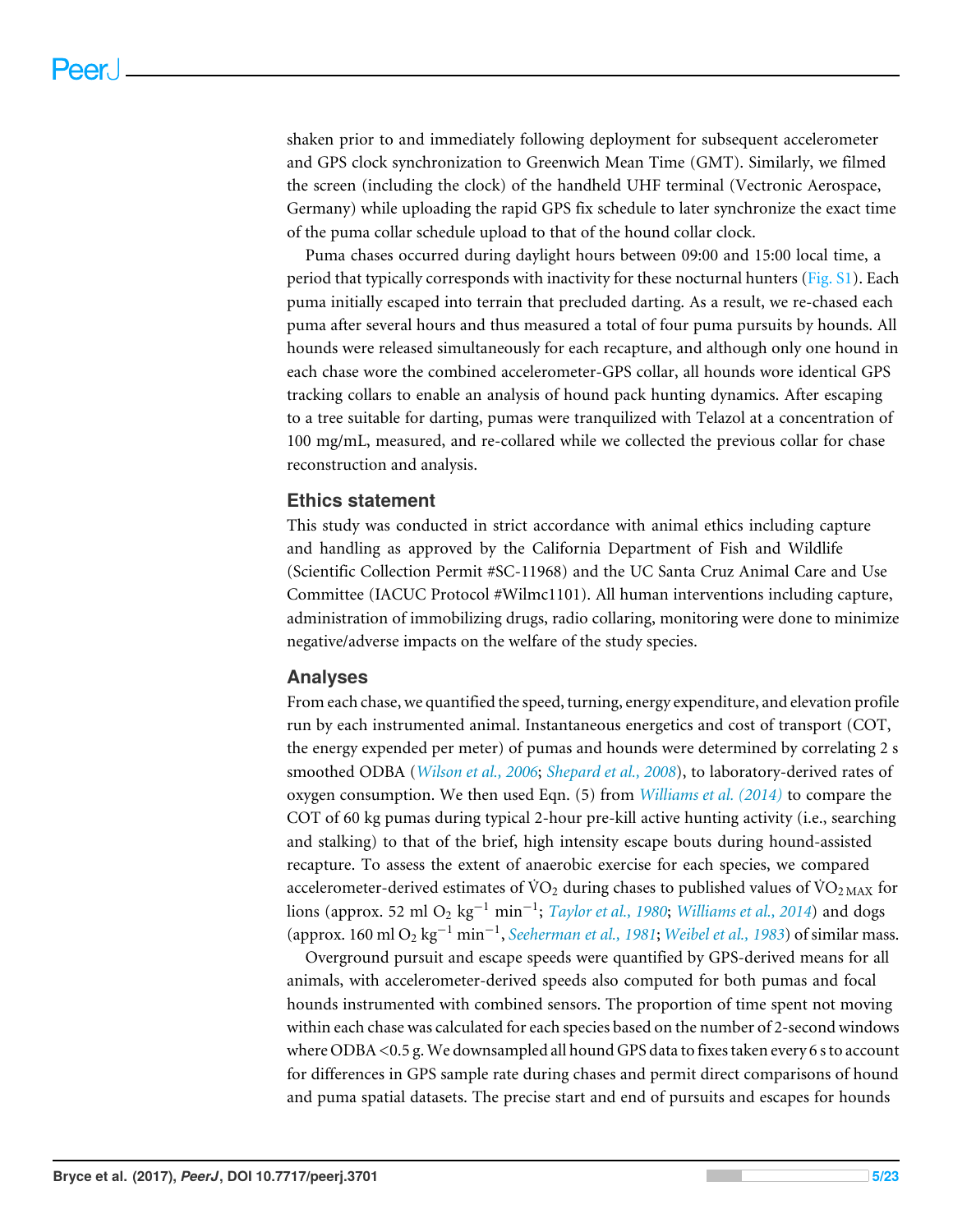and pumas, respectively, were determined by post-hoc comparison of GMT-synchronized video recordings obtained in the field and from each collar's raw accelerometer output. The beginning of each escape was readily apparent from puma accelerometer records, as each animal had been resting prior to hound release. Tag synchronization and data visualization was performed in Igor Pro (Wavemetrics, Lake Oswego, OR, USA). Statistical analyses and figures were produced using JMP Pro13 (SAS Institute Inc., Cary, NC, USA), program R (v. 3.1.1; *[R Core Team, 2014](#page-19-11)*), and Matlab (Mathworks Inc, Natick, MA, USA). Study results are expressed as the mean  $\pm$  SE ( $\alpha$  = 0.05, a priori).

### **RESULTS**

#### **Captive calibrations**

For both hounds and pumas, mass-specific metabolic rate increased linearly as a function of ODBA as described previously for a variety of other terrestrial quadruped species (e.g., *[Brown et al., 2013](#page-16-10)*; *[Halsey et al., 2009](#page-17-9)*; *[Wilmers et al., 2015](#page-22-6)*), according to

$$
\text{VO}_2 \text{ HOUND} = 22.87 \cdot \text{ODBA} + 6.39; \quad (r^2 = 0.86, n = 83, p < 0.001), \tag{1}
$$

<span id="page-5-0"></span>
$$
\text{VO}_2 \text{ PUMA} = 58.42 \cdot ODBA + 3.52; \quad (r^2 = 0.97, n = 9, p < 0.001), \tag{2}
$$

respectively, where  $\rm \dot{VO}_2$  is in ml  $\rm O_2$   $\rm kg^{-1}$  min $^{-1}$  and ODBA is in g. Similarly, speed was strongly predicted from ODBA (*[Bidder, Qasem & Wilson, 2012](#page-15-2)*; *[Bidder et al., 2012](#page-15-3)*) for both species according to

<span id="page-5-2"></span>
$$
Speed_{HOUND} = 2.56 \cdot ODBA - 0.32; \quad (r^2 = 0.82, n = 83, p < 0.001), \tag{3}
$$

<span id="page-5-1"></span>
$$
SpeedPUMA = 5.32 \cdot ODBA - 0.42; \quad (r2 = 0.85, n = 9, p < 0.001)
$$
 (4)

where speed is in m s<sup>-1</sup> and ODBA is in g. [Equations \(2\)](#page-5-0) and [\(4\),](#page-5-1) as well as additional puma collar calibration data, are available from *[Williams et al. \(2014\)](#page-22-2)* and *[Wang et al. \(2015\)](#page-21-7)*.

#### **Chase reconstructions**

The duration, distance, average speed, elevation change, and number of hounds involved in each recapture are summarized for hounds and pumas in [Table 2.](#page-6-0) We present individual chase tracks and parameters (Figs.  $1, S2-S4$  $1, S2-S4$  $1, S2-S4$ ) as well as a Google Earth Pro (earth.google.com) visualization of chase 4 generated from synchronized puma and hound collar data [\(Video S1\)](http://dx.doi.org/10.7717/peerj.3701#supp-1). In general, mean chase distance was three times farther for hounds  $(1,020 \pm 249 \text{ m})$  than pumas  $(335 \pm 63 \text{ m}, t(6) = -2.66, p = 0.037,$  [Table 2\)](#page-6-0) because we released hounds from a distance great enough to not startle pumas prior to release. In this way, we measured the complete and varied escape maneuvers of the puma in response to the approaching hounds. As a result of these longer pursuit distances, hound chase duration (08:59  $\pm$  03:05 mm:ss) was longer than the associated escape time in pumas  $(03:48 \pm 01:16 \text{ mm:ss})$ . Compared to the initial escape, each puma's second escape was shorter in both distance (247  $\pm$  69 *vs.* 423  $\pm$  60 m) and duration (01:53  $\pm$  00:56 *vs.* 05:44  $\pm$  01:12 mm:ss, [Table 2\)](#page-6-0).

As predicted, tortuosity (total distance traveled divided by straight-line distance from start to end point of run) did not differ significantly between hounds and pumas when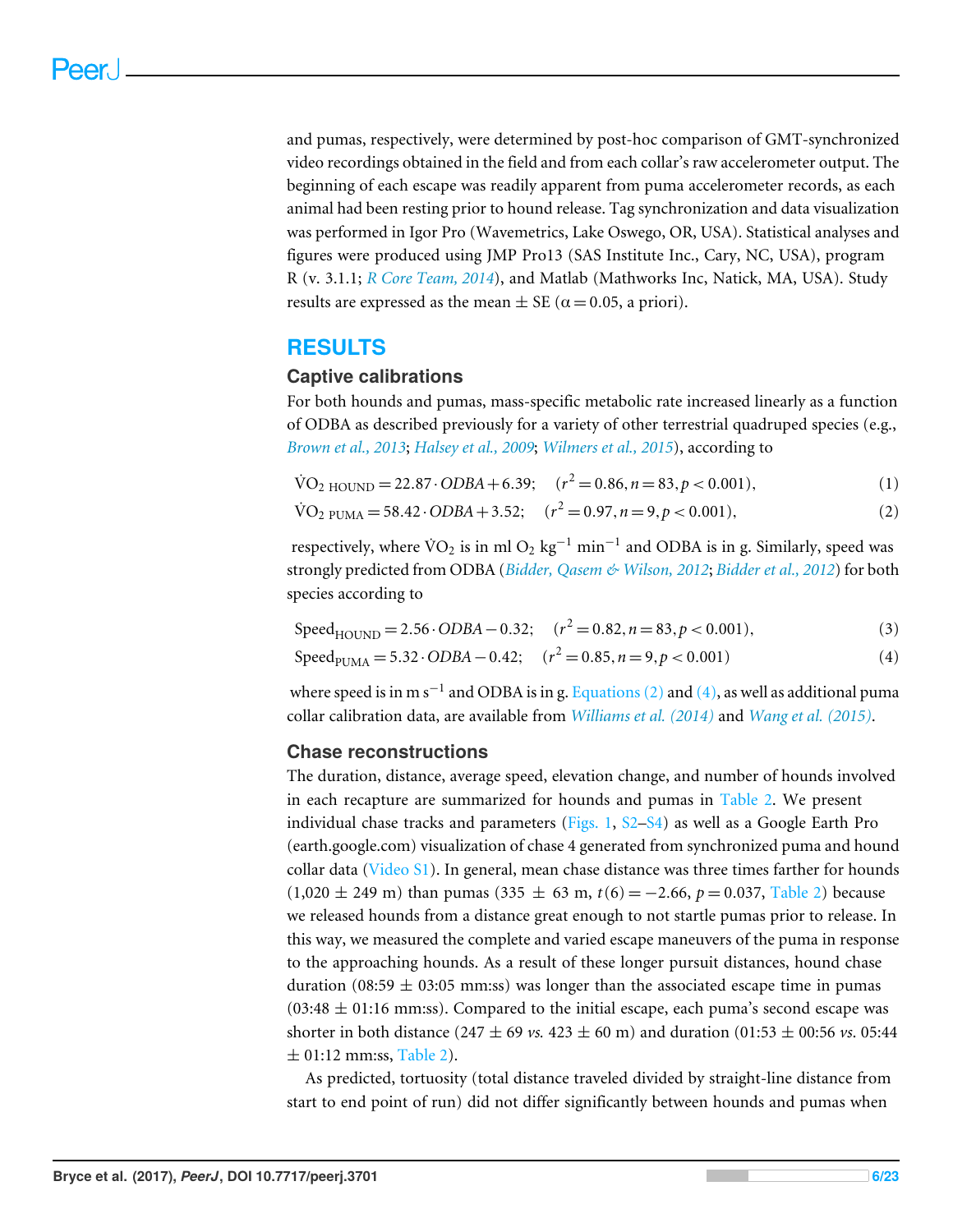<span id="page-6-1"></span>

**Figure 1 Chase 1 pursuit (red lines** = **hounds) and escape (blue line** = **puma) paths (A), including the elevation profile for Brandy, a GPS-accelerometer collar equipped hound.** Insets display ODBA (g, B), speed (m s<sup>-1</sup>, C), and estimated mass-specific metabolic demand (VO<sub>2</sub> in ml O<sub>2</sub> kg<sup>-1</sup> min<sup>-1</sup>, D) For (B), (C), and (D), mean values are presented as dashed horizontal lines, and solid horizontal lines in (D) depict VO<sub>2MAX</sub> for each species. Tortuosity plots (proportion of turns in each compass direction, (E) and the elevation profile for the accelerometer-GPS-equipped hound  $(F)$  are also presented. Map data $\odot$  2016 Google.

<span id="page-6-0"></span>

| Table 2 Summary of pursuit and escape parameters from hounds and pumas, respectively. Measurement units are enclosed in parentheses. Av- |
|------------------------------------------------------------------------------------------------------------------------------------------|
| erage speed (m s <sup>-1</sup> ) is GPS-rather than accelerometer-derived, and across-chase averages ( $\pm$ SE) are presented.          |

|         |                | Hound                             |                     |                               | Puma                      |                        |                     |                               |                           |
|---------|----------------|-----------------------------------|---------------------|-------------------------------|---------------------------|------------------------|---------------------|-------------------------------|---------------------------|
|         | Hounds<br>(n)  | <b>Distance</b><br>$\mathbf{(m)}$ | Duration<br>(mm:ss) | Avg.<br>speed<br>$(m s^{-1})$ | Elev.<br>Gain/<br>Loss(m) | <b>Distance</b><br>(m) | Duration<br>(mm:ss) | Avg.<br>speed<br>$(m s^{-1})$ | Elev.<br>gain/loss<br>(m) |
| Chase 1 | 5              | 1,270                             | 07:37               | 2.78                          | $228/-161$                | 482                    | 06:56               | 1.16                          | $121/-84$                 |
| Chase 2 | 5              | 1,400                             | 15:13               | 1.53                          | $306/-157$                | 178                    | 02:48               | 1.06                          | $70/-32$                  |
| Chase 3 | $\overline{4}$ | 1,120                             | 12:08               | 1.54                          | $99/-339$                 | 363                    | 04:15               | 1.33                          | $88/-139$                 |
| Chase 4 | $\overline{4}$ | 291                               | 00:59               | 4.93                          | $80/-75$                  | 316                    | 00:57               | 5.54                          | $89/-110$                 |
| Average |                | 1,020                             | 08:39               | 2.7                           | 178(54)                   | 334.8                  | 03:44               | 2.27                          | 92(11)                    |
|         |                | (250)                             | (03:05)             | (0.8)                         | $-183(56)$                | (62.8)                 | (01:15)             | (1.09)                        | $-91(23)$                 |

all individuals and chases were grouped ( $t$  (22): 1.04,  $p = 0.31$ ; [Table 3\)](#page-7-0) because the scent hounds roughly followed each puma's escape path. Overground distance traveled averaged 2.3 to 2.9 times farther than straight-line distance, indicating extent of turning maneuvers while running through rugged terrain. To prolong the time until captured, pumas employed several adaptive strategies that compensated for physiological constraints and being outnumbered. Evasive maneuvers such as temporarily jumping into trees, running hairpin turns or figure-of-8 patterns, and fleeing up steep, wooded hillsides were all used repeatedly to increase escape distance and postpone being overtaken [\(Table S1\)](http://dx.doi.org/10.7717/peerj.3701#supp-2). For example, when the hounds were within 35 m of puma 36 M (chase 1), the puma ran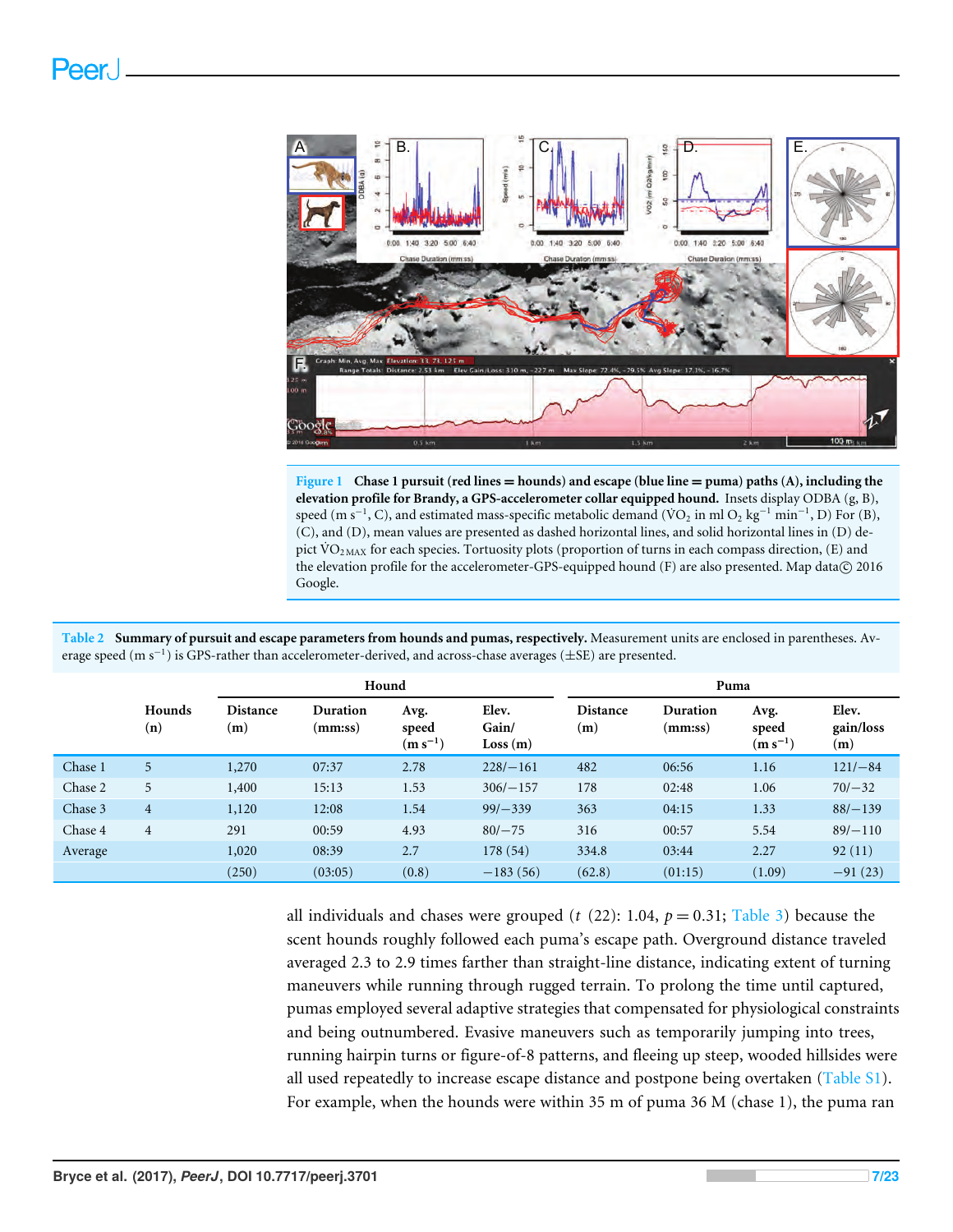<span id="page-7-0"></span>**Table 3 Average (**±**SE) chase tortuosity and speed performance during hound-assisted puma recaptures.** Average and maximum speeds (m s<sup>−</sup><sup>1</sup> ) are presented for both GPS and accelerometer-derived estimates. Sample sizes and measurement units are enclosed in parentheses, and results from Welch two-sample *t*-tests comparing hound and puma data are included.

|                |                   |                 | GPS speed $(m s^{-1})$ |                 | Accel. speed $(m s^{-1})$ |                 |
|----------------|-------------------|-----------------|------------------------|-----------------|---------------------------|-----------------|
| Chase          | Species (animals) | Path tortuosity | Avg.                   | Max.            | Avg.                      | Max.            |
| $\mathbf{1}$   | Hounds $(n=5)$    | $2.01 \pm 0.08$ | $2.33 \pm 0.09$        | $8.53 \pm 0.29$ | $3.07 \pm 0.07$           | 5.2             |
|                | Puma 36 M         | 2.22            | $0.93 \pm 0.21$        | 5.27            | $3.69 \pm 0.27$           | 14.5            |
|                |                   |                 | $t = -6.5$             |                 | $t = 2.3$                 |                 |
|                |                   |                 | p < 0.01               |                 | $p = 0.02^{\degree}$      |                 |
| 2              | Hounds $(n=5)$    | $3.61 \pm 0.21$ | $1.53 \pm 0.03$        | $7.5 \pm 0.45$  | $2.43 \pm 0.05$           | 5.93            |
|                | Puma 36 M         | 3.34            | $0.56 \pm 0.17$        | 2.89            | $3.49 \pm 0.34$           | 15.0            |
|                |                   |                 | $t = -6.4$             |                 | $t = 3.1$                 |                 |
|                |                   |                 | $p < 0.01^*$           |                 | $p < 0.01^*$              |                 |
| 3              | Hounds $(n=4)$    | $1.98 \pm 0.09$ | $1.35 \pm 0.04$        | $5.5 \pm 0.87$  | $3.32 \pm 0.06$           | 6.4             |
|                | Puma 26 M         | 4.95            | $0.48 \pm 0.11$        | 2.38            | $2.85 \pm 0.2$            | 11.8            |
|                |                   |                 | $t = -8.7$             |                 | $t = -2.2$                |                 |
|                |                   |                 | p < 0.01               |                 | $p = 0.03$                |                 |
| $\overline{4}$ | Hounds $(n=4)$    | $1.42 \pm 0.06$ | $3.04 \pm 0.2$         | $5.89 \pm 0.45$ | $5.35 \pm 0.15$           | 6.35            |
|                | Puma 26 M         | 1.15            | $2.32 \pm 0.51$        | 3.86            | $11.06 \pm 0.5$           | 14.49           |
|                |                   |                 | $t = -1.4$             |                 | $t = 12.1$                |                 |
|                |                   |                 | $p = 0.16$             |                 | p < 0.01                  |                 |
| Avg.           | Hound             | $2.32 \pm 0.24$ | $1.7 \pm 0.03$         | $7.0 \pm 0.38$  | $3.89 \pm 0.18$           | $5.97 \pm 0.28$ |
|                | Puma              | $2.92 \pm 0.52$ | $0.74 \pm 0.09$        | $3.6 \pm 0.63$  | $2.94 \pm 0.04$           | $13.9 \pm 0.73$ |
|                |                   | $t = 1.04$      | $t = -10.4$            | $t = -3.9$      | $t = 5.2$                 | $t = 10.3$      |
|                |                   | $p = 0.31$      | p < 0.01               | p < 0.01        | p < 0.01                  | p < 0.01        |

<span id="page-7-1"></span>**Notes.**

\*Denotes significant relationship (*p* ≤ 0.05). GPS speeds are inherently averaged over 6 s, whereas the accelerometer speeds are near instantaneous (see methods).

a figure-of-8 pattern and briefly jumped into a tree. As a result, hound-puma separation distance increased by nearly 15 m, and the puma's capture was delayed by an additional 5 min [\(Fig. S5\)](http://dx.doi.org/10.7717/peerj.3701#supp-7).

Overall average chase speed, as measured by chase distance divided by chase duration, was similar between species (2.7  $\pm$  0.8 m s<sup>-1</sup> and 2.3  $\pm$  1.09 m s<sup>-1</sup> for hounds and pumas, respectively;  $t(6) = -0.31$ ,  $p = 0.77$ , [Table 2\)](#page-6-0). However, GPS-derived average speeds from all hounds (including those not outfitted with accelerometers) and pumas suggested that, across chases, hound pursuit speed was twice that of the escaping pumas (1.7 *vs.* 0.74 m s−<sup>1</sup> for hounds and pumas, respectively;  $t(1870) = -10.4$ ,  $p < 0.01$ ; [Table 3,](#page-7-0) [Fig. 2\)](#page-8-0), since pumas spent larger proportions of each encounter stationary (avg. 31% *vs.* 15% stationary for pumas and hounds, respectively;  $t(6) = 1.37$ ,  $p = 0.22$ ). Using accelerometer-derived speed estimates (Eqs.  $(3)$  and  $(4)$ ) to resolve running dynamics in finer temporal resolution, we note that pumas briefly hit peak speeds in excess of 14m s<sup>-1</sup>, more than twice the top speed of the pursuing hounds (5.2–6.3 m s<sup>-1</sup>, [Table 3\)](#page-7-0). Puma escapes were characterized by sequential high-speed evasive maneuvers interspersed with slow, low acceleration periods [\(Fig. 3\)](#page-9-0). In contrast, hound pursuit speeds were more constant over the course of each chase [\(Fig. 1C](#page-6-1) and [Figs. S2](http://dx.doi.org/10.7717/peerj.3701#supp-4)[–S4C\)](http://dx.doi.org/10.7717/peerj.3701#supp-6).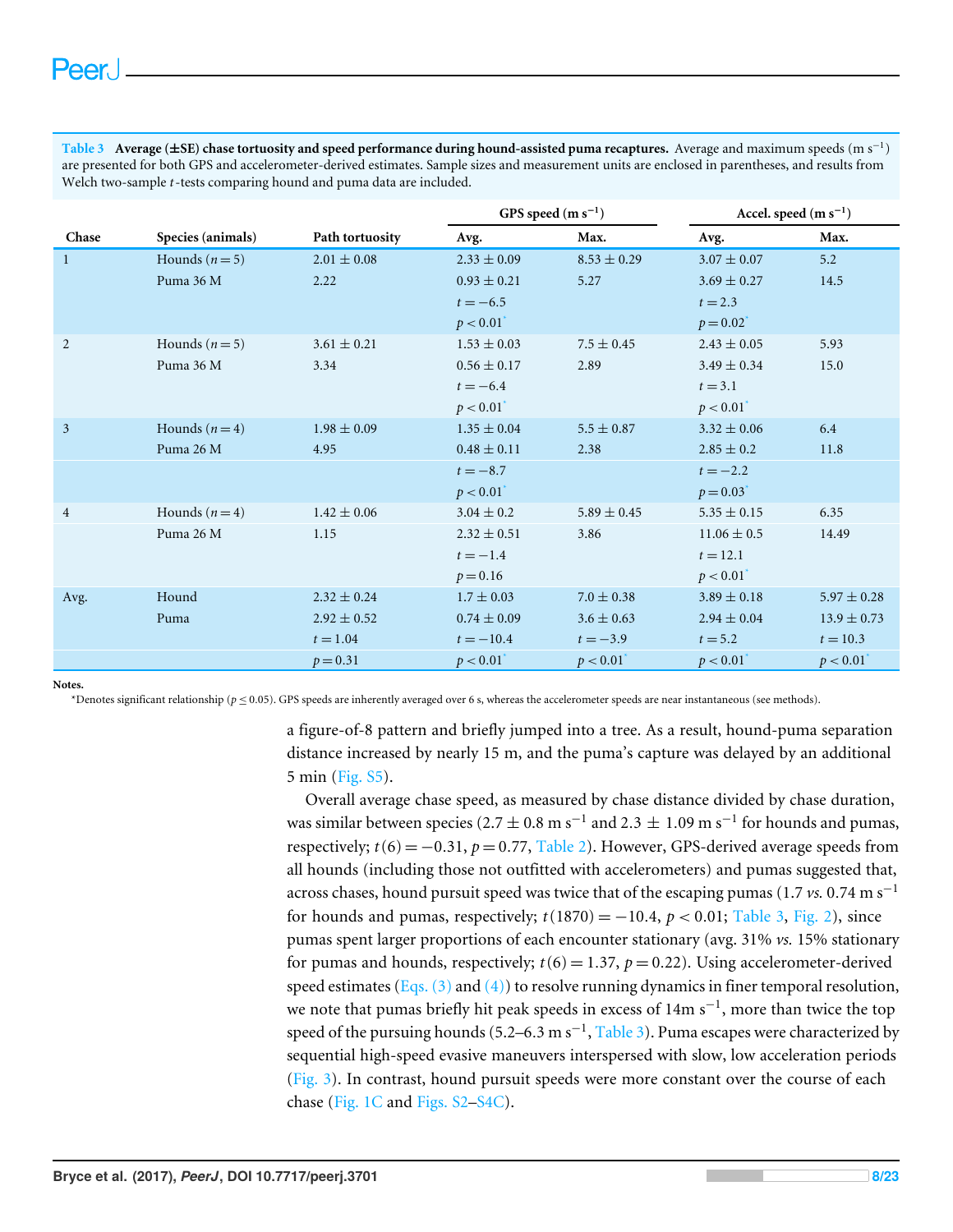<span id="page-8-0"></span>



Immediately after release, all hounds concurrently worked to detect the nearby puma's scent and give chase. Average hound chase speed did not differ across individuals for both pursuits of puma 36 M (chase 1: 2.52 ± 0.07 m s<sup>−1</sup>,  $F_{4,711}$ : 0.71,  $p =$  0.59; chase 2: 1.74 ± 0.03 m s<sup>-1</sup>,  $F_{4, 1,653}$ : 1.95,  $p = 0.1$ ), but Hound 4 (Crocket) was significantly slower than the three other hounds during both pursuits of puma 26 M (Hound 4: 1.37  $\pm$  0.06 m s<sup>-1</sup>, others:  $1.71 \pm 0.04$  m s<sup>-1</sup>;  $t_{988}$ : -4.4,  $p < 0.001$ ). This was probably a result of Hound 4's age (11), over twice as old as the other hounds (average age of 5) involved in 26 M's recapture. Hound group cohesion (the spacing of individual members in proximity to the moving group centroid, measured every 3 s) varied across chases [\(Fig. 4\)](#page-10-0), likely due to interacting effects including pack composition, individual characteristics (e.g., experience, age, sex), topographic complexity, and puma scent freshness. Tighter spatial clustering was observed between the five members of the hound pack pursuing puma 36 M [\(Figs.](#page-10-0) [4A](#page-10-0) and [4B\)](#page-10-0) than that of the 4-member pack that chased puma 26 M [\(Figs. 4C](#page-10-0) and [4D\)](#page-10-0). Across chases, the maximum path deviation of individual hounds from the centroid of the moving group averaged 13.1 ( $\pm$ 2.8) meters. No single hound was ever beyond 55 m of the true path of the puma, although the average maximum deviation was 19.1  $\pm$ 11.7 m.

#### **Energetic demands**

Across chases, the metabolic rates (kJ min<sup>-1</sup>) of pumas during escape (76.5  $\pm$  15.1) were nearly four times higher than those of the pursuing hounds (20.1  $\pm$  15.1, *t*(6) = 2.65, *p* = 0.038; [Fig. 5\)](#page-11-0). On a mass-specific basis, metabolic rates (kJ kg min<sup>−1</sup>) were still >1.6× greater in pumas relative to hounds (1.29  $\pm$  0.27 *vs*. 0.76  $\pm$  0.27 kJ kg min<sup>-1</sup>). Similarly,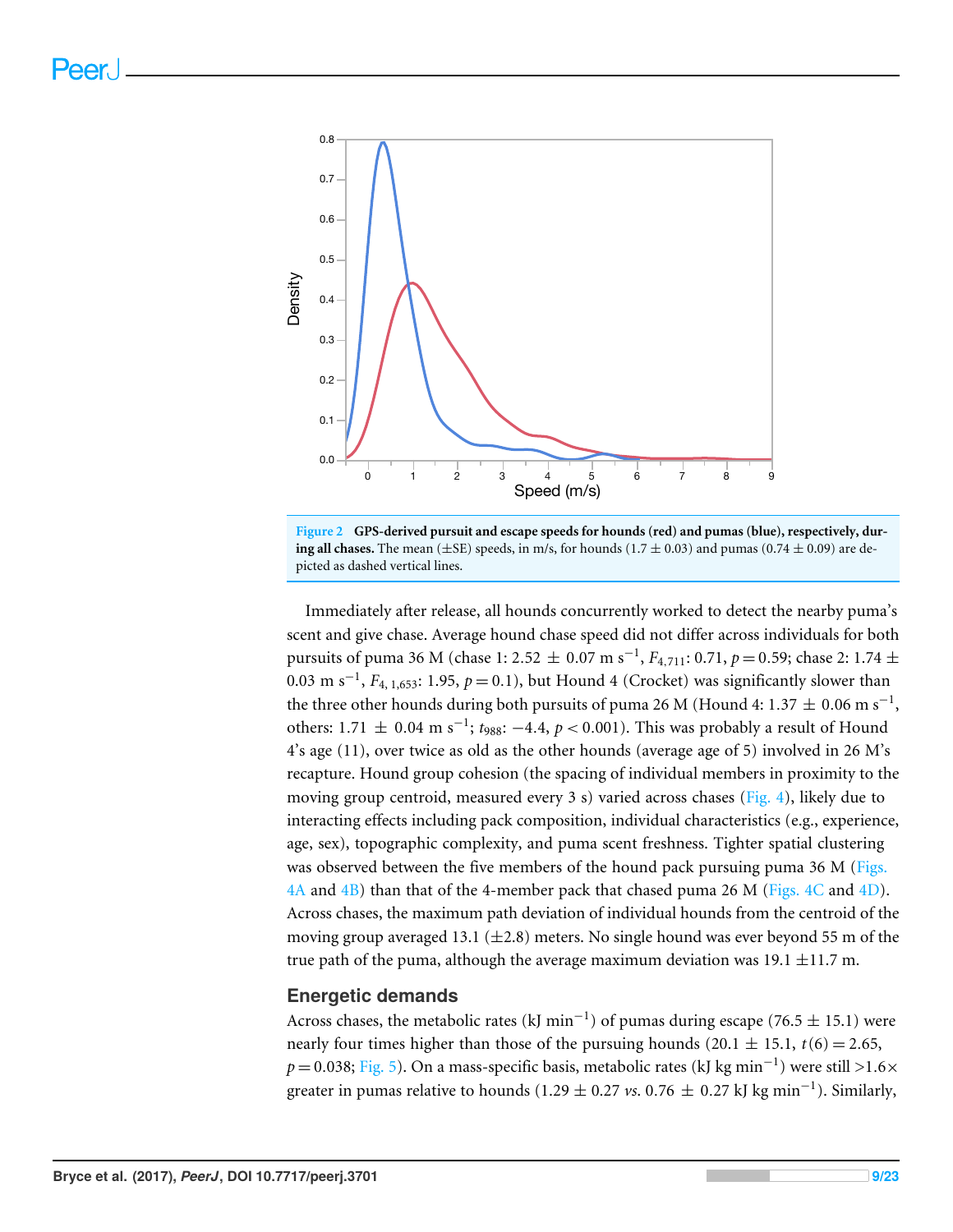<span id="page-9-0"></span>

**Figure 3 Escape acceleration signatures of adult male pumas 36 (A, B) and 26 (C, D).** Acceleration (g) is scaled to the same range for comparison. Chase distance is in m and chase duration is in mm:ss. Colors correspond to pumas' accelerometer-GPS collar orientation in the *X* (transverse sway, black), *Y* (anteriorposterior surge, blue), and *Z* (dorsal-ventral heave, red) planes.

COT (J kg<sup>-1</sup> m<sup>-1</sup>) was >2× as high for pumas (11.7  $\pm$  1.4) than hounds (5.5  $\pm$  1.4,  $t(6) = 3.05, p = 0.023;$  [Fig. 5\)](#page-11-0).

Hounds remained below their gas exchange threshold (i.e.,  $\dot{V}O_{2MAX}$ ) for the duration of pursuits, with peak hound  $\rm \dot{VO}_2$  estimates during the highest-intensity chase (chase 4) of 60 ml O<sub>2</sub> kg<sup>-1</sup> min<sup>-1</sup>, or just 40% of  $\rm \dot{VO}_{2MAX}$  [\(Fig. 6\)](#page-12-0). In contrast, pumas routinely exceeded  $\rm \dot{VO}_{2~\rm MAX}$  during escapes, with an average of 52.5  $\pm$  16% (range: 32–100%) of each escape requiring energy from anaerobic metabolism.

Exercise effort was comparatively larger for pumas compared to hounds [\(Figs. 1D,](#page-6-1) [6](#page-12-0) and [Figs. S2](http://dx.doi.org/10.7717/peerj.3701#supp-4)[–S4D\)](http://dx.doi.org/10.7717/peerj.3701#supp-6) and on average, one minute spent escaping cost pumas  $4.64 \times (\pm 1.3)$ as much energy as a typical minute spent actively hunting. In other words, the average puma escape duration of 03:48 ( $\pm$ 01:16) was metabolically equivalent to about 18 min of routine, active hunting.

#### **DISCUSSION**

In quantifying the fine-scale pursuit and evasion dynamics of two large carnivores, including free-ranging, cryptic pumas, we present evidence for morphological and physiological constraints imposed by specialization towards divergent hunting modes. Although the highly cursorial, endurance-adapted canids (here, scent hounds) exhibited relatively poor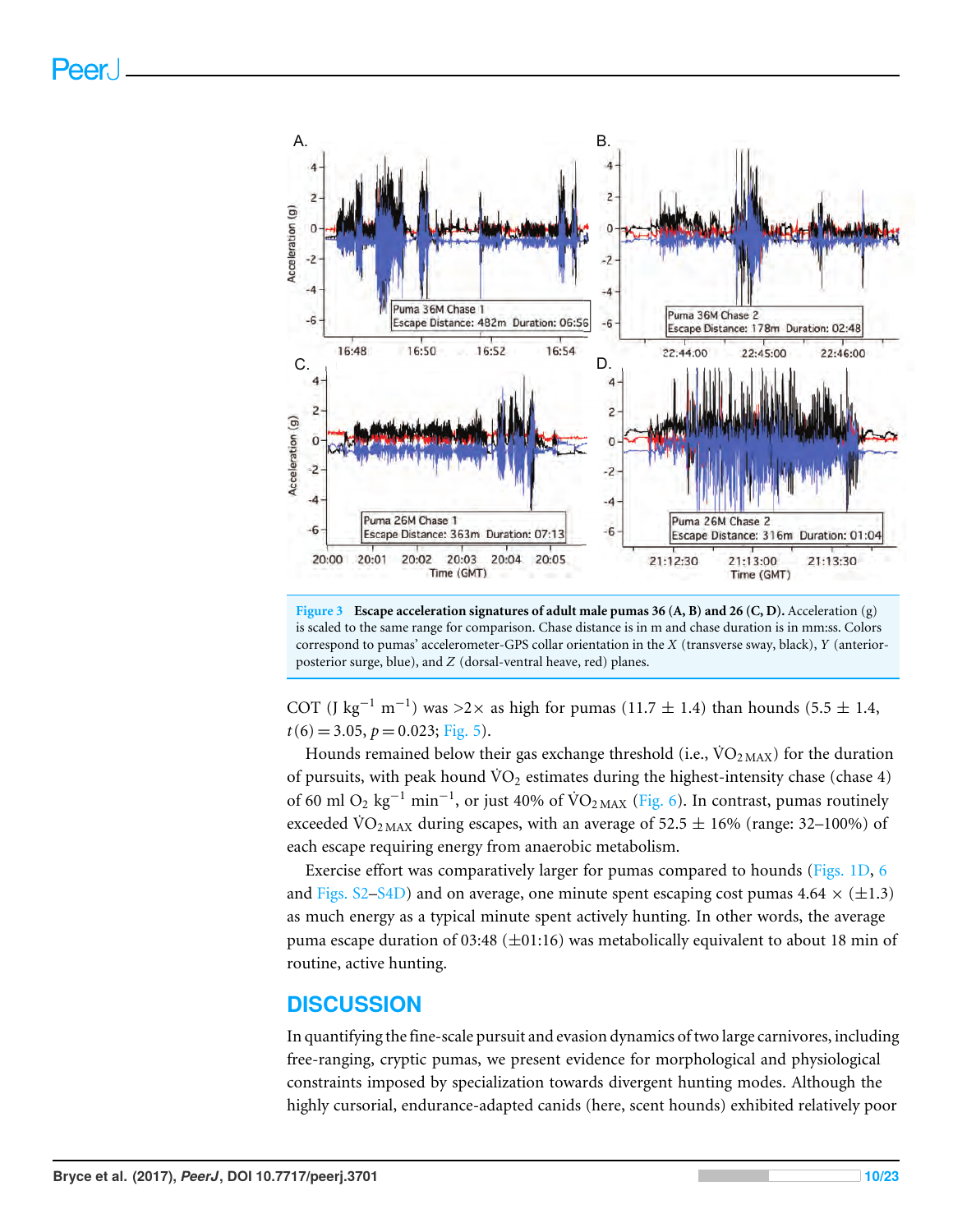<span id="page-10-0"></span>



turning ability and maximum speed compared with pumas, these animals maintained lower metabolic rates [\(Fig. 5B\)](#page-11-0) and transport costs [\(Fig. 5D\)](#page-11-0) than their felid quarry. Canids have a higher index of aerobic athleticism (*[Gillooly, Gomez & Mavrodiev, 2017](#page-17-10)*; *[Taylor et](#page-21-8) [al., 1987](#page-21-8)*; *[Weibel et al., 1983](#page-21-6)*), thanks to relatively larger hearts (*[Williams et al., 2015](#page-22-9)*) and greater lung volumes (*[Kreeger, 2003](#page-18-8)*; *[Murphy & Ruth, 2009](#page-19-12)*) compared with felids of similar size. Like other endurance-adapted species (e.g., humans, horses), during high-intensity muscular exercise, canids likely exhibit higher critical speed/power and lower energy storage (W') than felids (*[Jones et al., 2010](#page-18-9)*; *[Poole et al., 2016](#page-19-13)*). Canid skeletal specializations include 'box-like' elbow joints and limbs locked in a more prone position (*[Figueirido et al., 2015](#page-16-11)*), enabling wolves, for example, to travel for several kilometers at 56–64 km hr−<sup>1</sup> (*[Mech,](#page-19-0) [1970](#page-19-0)*; *[Mech, Smith & MacNulty, 2015](#page-19-1)*), pursue prey over distances in excess of 20 km (*[Mech](#page-19-3) [& Korb, 1978](#page-19-3)*; *[Mech, Smith & MacNulty, 2015](#page-19-1)*), and cover 76 km in 12 h (*[Mech & Cluff,](#page-19-4) [2011](#page-19-4)*). As with other social canids, hounds worked together effectively as a pack [\(Fig. 4\)](#page-10-0) to detect and maintain each puma's scent while giving chase through steep terrain and dense brush understory. Our results indicate that group-hunting hounds exhibit fission–fusion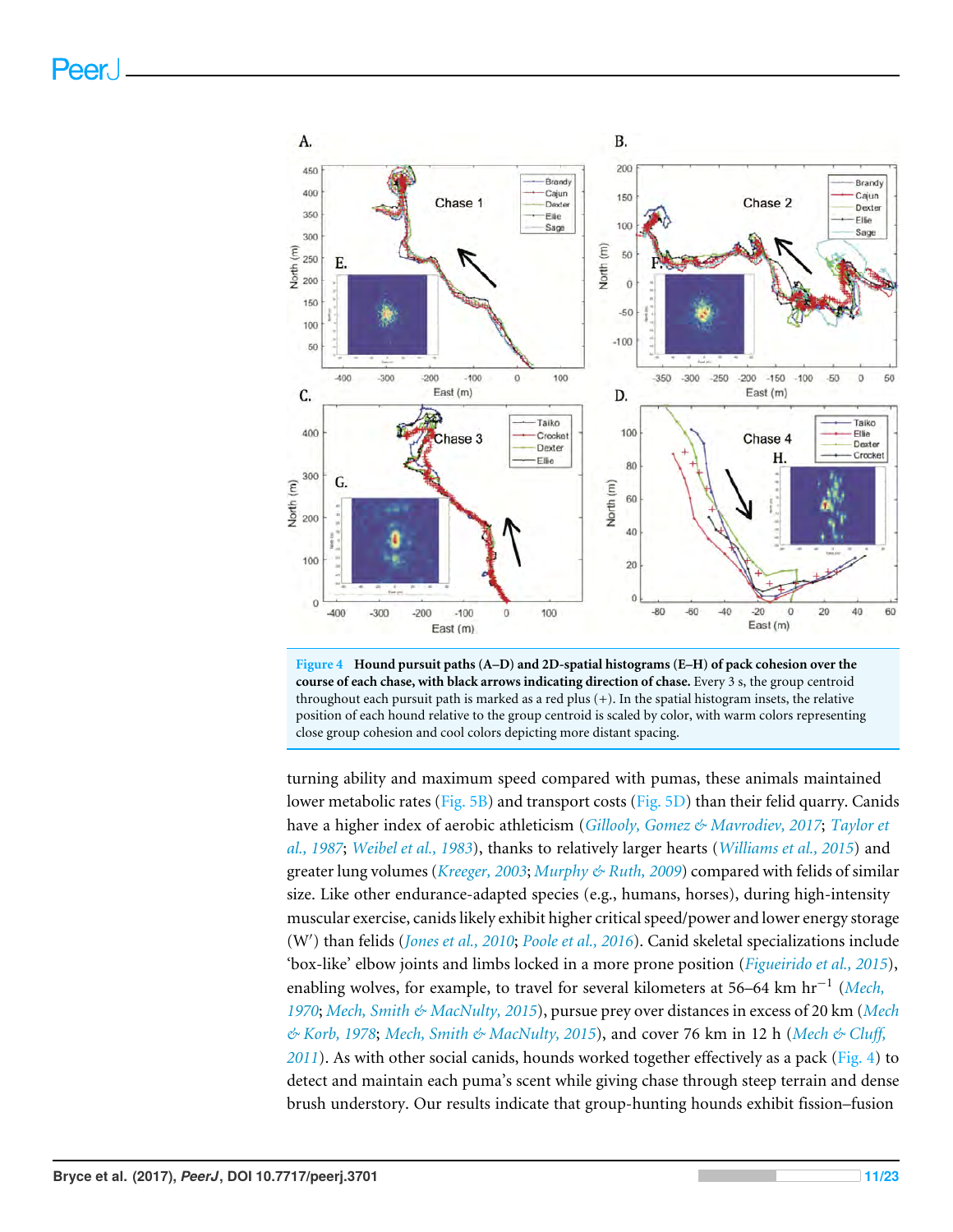<span id="page-11-0"></span>



spatial dynamics while giving chase. Furthermore, they suggest that pack size as well as the age, sex, and experience level of individuals can influence these complex dynamics. These and many other factors have been shown to impact group composition and kill success in group-hunting predators (reviewed in *[Gittleman, 1989](#page-17-1)*).

In contrast, as solitary, highly adapted stalk-and-pounce predators, pumas rely heavily on an element of surprise coupled with a short pursuit (≤10 m, *[Laundré & Hernández,](#page-18-5) [2003](#page-18-5)*) before making contact with and subduing prey (*[Murphy & Ruth, 2009](#page-19-12)*). Compared to canids, in felids, pouncing and grappling with prey are aided by wider elbow joints (*[Figueirido et al., 2015](#page-16-11)*), greater spinal flexibility (*[Spoor & Badoux, 1988](#page-21-9)*; *[Ruben, 2010](#page-20-8)*), and other limb and pelvic adaptations (*[Taylor, 1989](#page-21-10)*). We documented the extreme performance capabilities of this ambush-hunting mode [\(Table 3](#page-7-0) and [Fig. 3;](#page-9-0) also see *[Williams et al., 2014](#page-22-2)*) as well as the physiological limitations for stamina exacted during the flight response [\(Figs. 5](#page-11-0) and [6\)](#page-12-0). For example, although brief, the maximum puma escape G-force measurements [\(Fig. 3\)](#page-9-0) in excess of  $\pm 5$  g are similar to those experienced during an Olympic luge race or under maximum braking force in a Formula 1 racecar (*[Gforces.net,](#page-17-11) [2010](#page-17-11)*). Such peak performance capacity is energetically expensive [\(Figs. 1D,](#page-6-1) [6,](#page-12-0) [S2D–](http://dx.doi.org/10.7717/peerj.3701#supp-4)[S4D\)](http://dx.doi.org/10.7717/peerj.3701#supp-6),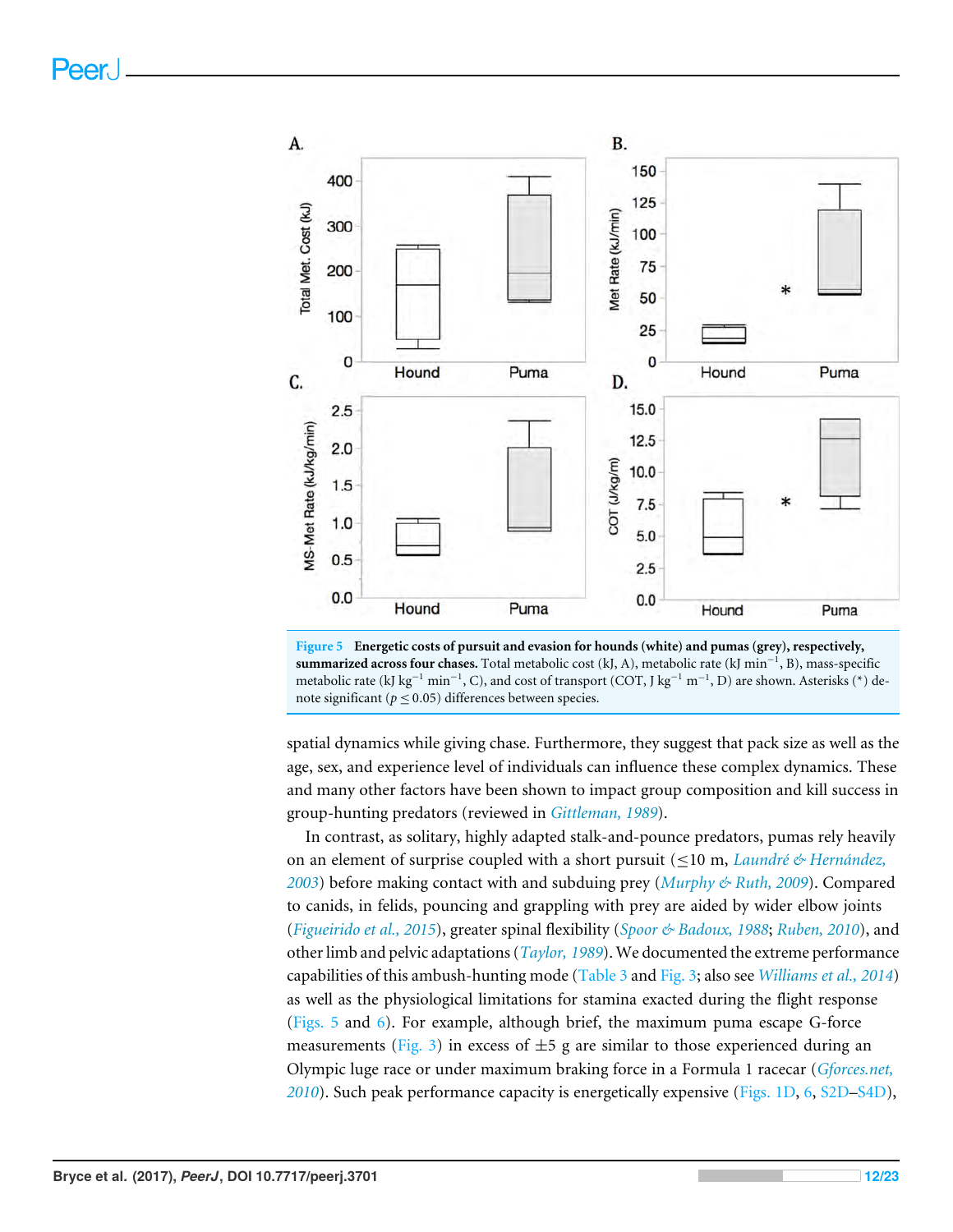<span id="page-12-0"></span>



and each pumas' second escape was much shorter in distance and duration. In escape 4, for example, puma 26 M's brief burst of speed [\(Tables 2](#page-6-0) and [3;](#page-7-0) [Fig. S4\)](http://dx.doi.org/10.7717/peerj.3701#supp-6) required short-term energy stores well beyond those met aerobically (i.e., above the gas-exchange threshold; [Fig. 6\)](#page-12-0). Our recapture results provide field-based empirical support for the locomotor ramifications of these hunting mode differences between large canids and felids.

Describing species-specific energetic costs and movement ecology can elucidate population-level consequences of anthropogenic disturbance and environmental change (*[Stephens & Krebs, 1986](#page-21-11)*; *[Gorman et al., 1998](#page-17-12)*; *[Wikelski & Cooke, 2006](#page-22-10)*; *[Somero, 2011](#page-21-12)*; *[Seebacher & Franklin, 2012](#page-20-9)*; *[Cooke et al., 2013](#page-16-12)*; *[Humphries & McCann, 2014](#page-17-13)*; *[Tomlinson](#page-21-13) [et al., 2014](#page-21-13)*; *[Laundré, 2014](#page-18-10)*; *[Scantlebury et al., 2014](#page-20-10)*; *[Wong & Candolin, 2014](#page-22-11)*). Cumulative costs associated with exposure to disturbance can tip the energy balance for large carnivores and potentially lead to demographic changes that reverberate through the ecological community (*[Ripple et al., 2014](#page-20-11)*; *[New et al., 2014](#page-19-14)*; *[King et al., 2015](#page-18-11)*).

A recent terrestrial predator–prey pursuit model developed by *[Wilson et al. \(2015\)](#page-22-5)* suggested that during predation interactions, the larger animal would be absolutely faster, but have inferior turning ability. Using our GPS-accelerometer datasets, we found greater maximum speeds and turning performance in pumas (weighing over twice the mass of each hound), but slower average speeds. Differences between our findings and predictions of the Wilson et al. model can be explained in part by recognizing our study's violation of several underlying model assumptions. For instance, our recaptures did not occur between a solitary predator pursuing solitary prey on flat and homogenous terrain, nor were the predator(s) and prey morphologically similar. In addition, some differences may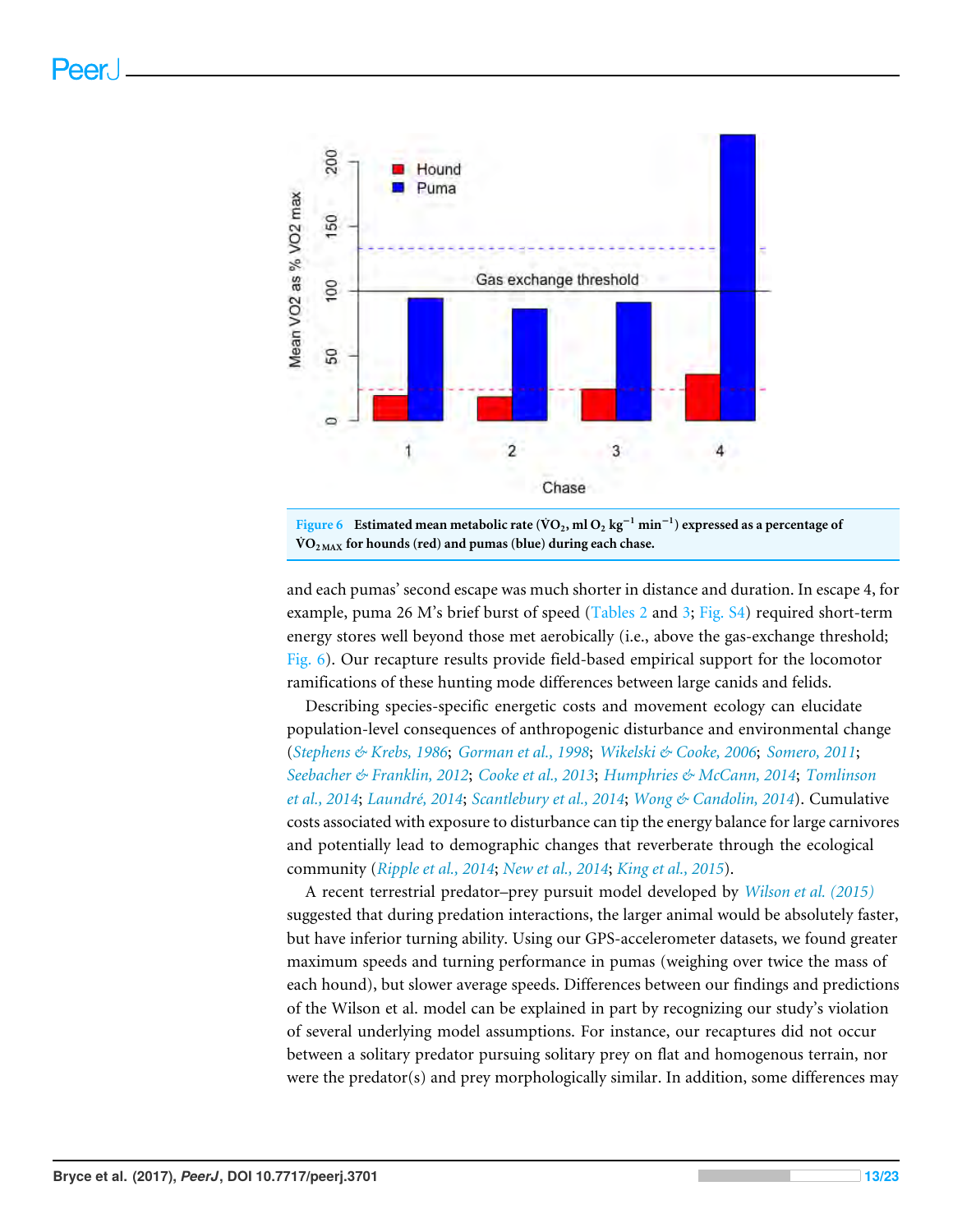be explained by anatomical and physiological specialization in canids and felids, as well as local adaptations to rugged topography enhancing momentary escape performance in pumas.

We recognize that our opportunistic hound-assisted puma recaptures constitute seminatural interactions, but nevertheless their analysis serves as an important first step in understanding the complexities and tradeoffs of locomotor performance *vs.* energy expenditure in large felids and canids (*[Hubel et al., 2016](#page-17-14)*). For example, recaptures also enabled us to record the maximal or near-maximal performance capacity of a wild felid predator, shedding light on hunting adaptations for, and limits to, managing speed, maneuverability, and energy demand during prey capture. Our approach also provides a framework for quantifying natural competitive or predatory interactions and their outcomes in the future. Although dogs can adversely affect free-ranging carnivore behavior (e.g., *[Vanak et al., 2013](#page-21-14)*; *[Wierzbowska et al., 2016](#page-22-12)*), hound-elicited escapes by pumas may reflect direct interspecific interactions between wolf packs and solitary pumas in sympatric landscapes. While some evidence suggests that pumas are capable of killing subadult (*[Ruth](#page-20-12) [& Murphy, 2009b](#page-20-12)*) and adult wolves (*[Schmidt & Gunson, 1985](#page-20-13)*), the pack hunting strategy of wolves generally makes them dominant competitors against solitary pumas during direct conflicts (*[Husseman et al., 2003](#page-17-3)*; *[Kortello, Hurd & Murray, 2007](#page-18-12)*; *[Ruth & Murphy, 2009b](#page-20-12)*; *[Ruth et al., 2011](#page-20-2)*; *[Bartnick et al., 2013](#page-15-4)*).

Where they coexist, wolves and pumas often exhibit temporal as well as spatial niche partitioning, with pumas often utilizing edge habitat (*[Laundré & Hernández, 2003](#page-18-5)*) or rugged terrain (e.g., steep slopes, boulders) dominated by vegetative cover for concealment when hunting (*[Logan & Irwin, 1985](#page-18-13)*; *[Laing & Lindzey, 1991](#page-18-14)*; *[Williams, McCarthy & Picton,](#page-22-13) [1995](#page-22-13)*; *[Jalkotzy, Ross & Wierzchowski, 2002](#page-18-15)*; *[Husseman et al., 2003](#page-17-3)*). Wolves, in comparison, tend to prefer valley bottoms and open country for hunting (*[Husseman et al., 2003](#page-17-3)*; *[Alexander, Logan & Paquet, 2006](#page-15-0)*; *[Atwood, Gese & Kunkel, 2007](#page-15-5)*; *[Kortello, Hurd & Murray,](#page-18-12) [2007](#page-18-12)*). In addition to being critical for hunting cover (*[Kleiman & Eisenberg, 1973](#page-18-16)*), pumas and other solitary felids rely on structural complexity and vegetative cover as escape terrain during direct intra- and interspecific conflict (*[Duke, 2001](#page-16-13)*; *[Ruth, 2004](#page-20-14)*; *[Dickson, Jenness &](#page-16-14) [Beier, 2005](#page-16-14)*; *[Kortello, Hurd & Murray, 2007](#page-18-12)*). Furthermore, trees may serve as primary and immediate refuge from wolves and other threats as pumas do not readily utilize trees for other purposes, such as arboreal prey caching and consumption observed in other felids (e.g., lynx, leopards; *[Balme et al., 2017](#page-15-6)*; *[Vander Waal, 1990](#page-21-15)*). We observed this phenomenon in the field; each puma escape was characterized by agile, high-performance maneuvering that terminated with jumping into a tree immediately prior to being overtaken by the hound pack. Maintaining adequate vegetative cover therefore provides a dual concealment-safety benefit to pumas, indicating the importance of protecting complex habitat, in addition to adequate prey, to ensure the long-term persistence of these cryptic predators (*[Beier, 2009](#page-15-7)*; *[Burdett et al., 2010](#page-16-15)*; *[Laundré, 2014](#page-18-10)*; *[Williams et al., 2014](#page-22-2)*; *[Wilmers et al., 2013](#page-22-8)*), especially where they co-occur with wolves (*[Bartnick et al., 2013](#page-15-4)*; *[Kortello, Hurd & Murray, 2007](#page-18-12)*; *[Ruth & Murphy, 2009a](#page-20-0)*).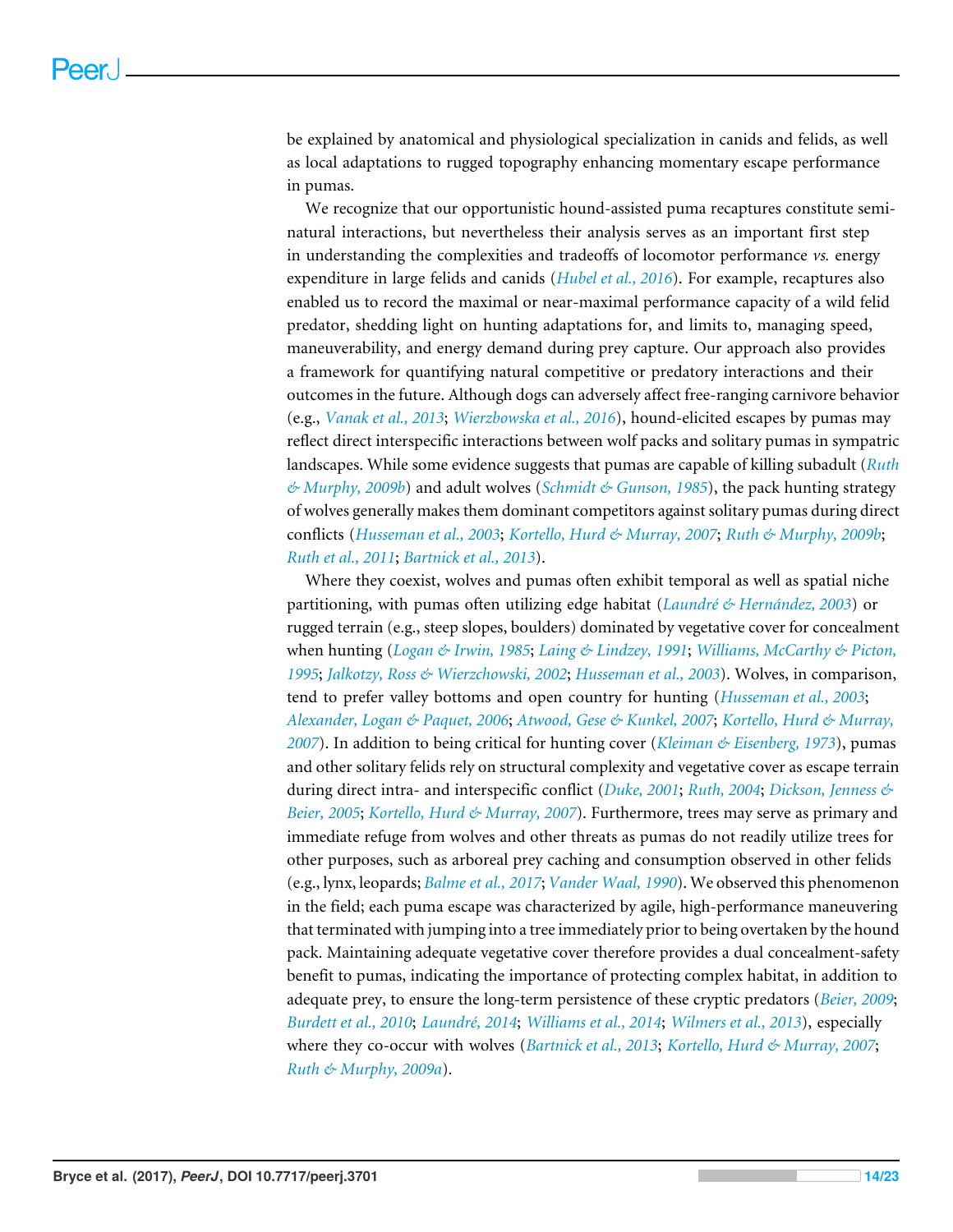#### **ACKNOWLEDGEMENTS**

We thank the California Department of Fish and Game, P Houghtaling, D Tichenor, T Collinsworth, and several undergraduate assistants for their significant field support during puma recaptures. We also thank JA Estes, O Dewhirst, L McHuron, B Nickel, and P Raimondi for their thoughtful discussions and contributions to the analyses.

### <span id="page-14-0"></span>**ADDITIONAL INFORMATION AND DECLARATIONS**

#### **Funding**

Support was provided by the National Science Foundation (DBI-0963022, DBI-1255913, and GK-12 DGE-0947923) and the Gordon and Betty Moore Foundation. Additional support came to CMB from the UCSC Science Internship Program (SIP), Mazamas, the ARCS Foundation, and the Ecology and Evolutionary Biology (EEB) Department at UC Santa Cruz. The funders had no role in study design, data collection and analysis, decision to publish, or preparation of the manuscript.

#### **Grant Disclosures**

The following grant information was disclosed by the authors: National Science Foundation: DBI-0963022, DBI-1255913, GK-12 DGE-0947923. Gordon and Betty Moore Foundation. UCSC Science Internship Program (SIP). Mazamas. ARCS Foundation. Ecology and Evolutionary Biology (EEB).

#### **Competing Interests**

The authors declare there are no competing interests.

#### **Author Contributions**

- [Caleb M. Bryce](#page-0-3) conceived and designed the experiments, performed the experiments, analyzed the data, contributed reagents/materials/analysis tools, wrote the paper, prepared figures and/or tables, reviewed drafts of the paper.
- [Christopher C. Wilmers](#page-0-4) conceived and designed the experiments, contributed reagents/materials/analysis tools, reviewed drafts of the paper.
- [Terrie M. Williams](#page-0-5) conceived and designed the experiments, reviewed drafts of the paper.

#### **Animal Ethics**

The following information was supplied relating to ethical approvals (i.e., approving body and any reference numbers):

This study was conducted in strict accordance with animal ethics including capture and handling as approved by the the UC Santa Cruz Animal Care and Use Committee.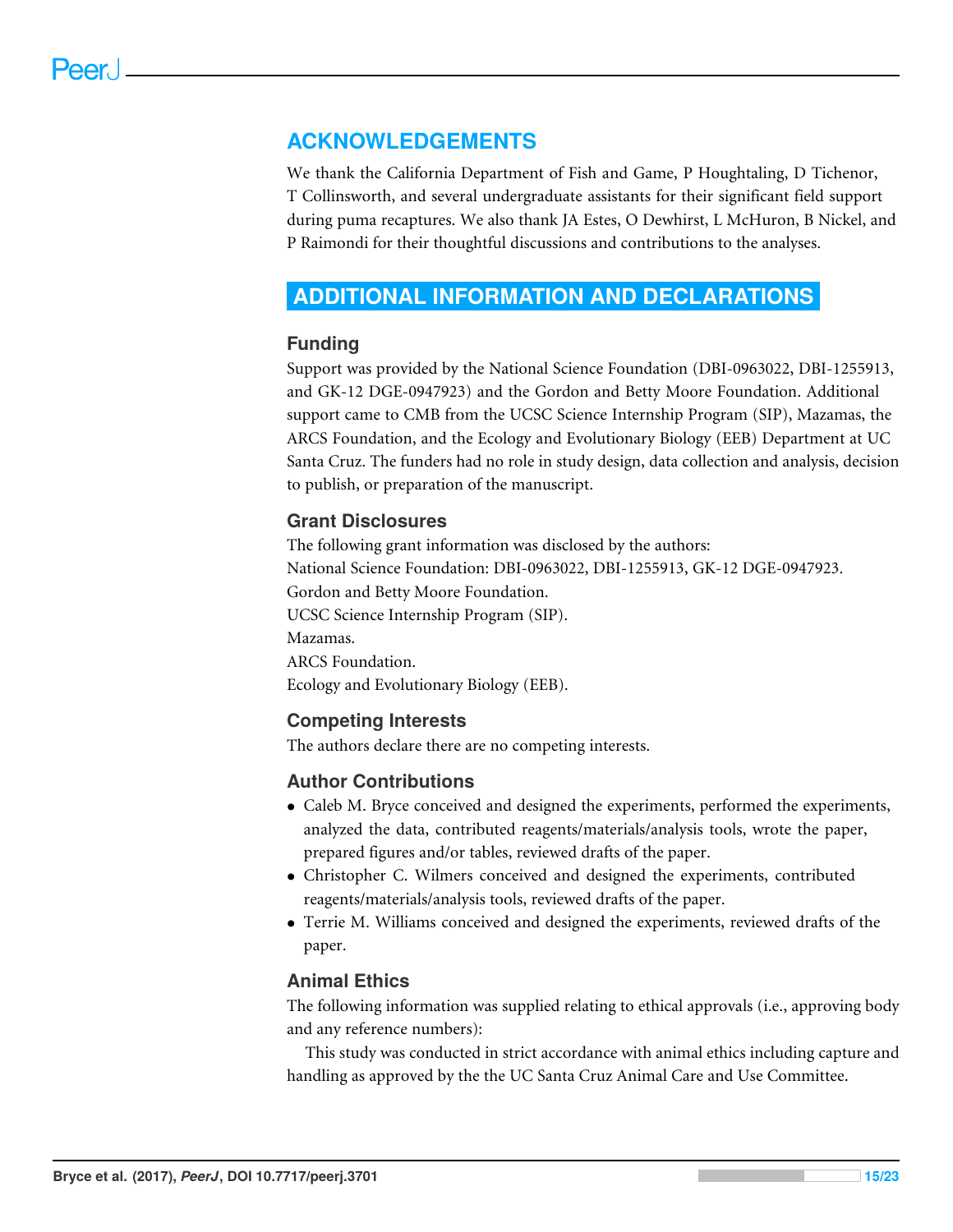#### **Field Study Permissions**

The following information was supplied relating to field study approvals (i.e., approving body and any reference numbers):

This study was conducted in strict accordance with animal ethics including capture and handling as approved by the California Department of Fish and Wildlife (Permit No. SC-11968).

#### **Data Availability**

The following information was supplied regarding data availability:

The raw data is provided in the [Supplemental Files.](http://dx.doi.org/10.7717/peerj.3701#supplemental-information)

#### **Supplemental Information**

Supplemental information for this article can be found online at [http://dx.doi.org/10.7717/](http://dx.doi.org/10.7717/peerj.3701#supplemental-information) [peerj.3701#supplemental-information.](http://dx.doi.org/10.7717/peerj.3701#supplemental-information)

### **REFERENCES**

- <span id="page-15-0"></span>**Alexander SM, Logan TB, Paquet PC. 2006.** Spatio-temporal co-occurrence of cougars (*Felis concolor*), wolves (*Canis lupus*) and their prey during winter: a comparison of two analytical methods. *Journal of Biogeography* **33**:2001–2012 [DOI 10.1111/j.1365-2699.2006.01564.x.](http://dx.doi.org/10.1111/j.1365-2699.2006.01564.x)
- <span id="page-15-5"></span>**Atwood TC, Gese EM, Kunkel KE. 2007.** Comparative patterns of predation by cougars and recolonizing wolves in Montana's Madison Range. *The Journal of Wildlife Management* **71**:1098–1106 [DOI 10.2193/2006-102.](http://dx.doi.org/10.2193/2006-102)
- <span id="page-15-6"></span>**Balme GA, Miller JRB, Pitman RT, Hunter LTB. 2017.** Caching reduces kleptoparasitism in a solitary, large felid. *Journal of Animal Ecology* **86**:634–644 [DOI 10.1111/1365-2656.12654.](http://dx.doi.org/10.1111/1365-2656.12654)
- <span id="page-15-4"></span>**Bartnick TD, Deelen TR Van, Quigley HB, Craighead D. 2013.** Variation in cougar (*Puma concolor*) predation habits during wolf (Canis *lupus*) recovery in the southern Greater Yellowstone Ecosystem. *Canadian Journal of Zoology* **93**:82–93 [DOI 10.1139/cjz-2012-0147.](http://dx.doi.org/10.1139/cjz-2012-0147)
- <span id="page-15-7"></span>**Beier P. 2009.** A focal species for conservation planning. In: Hornocker MG, Negri S, eds. *Puma: ecology and conservation*. Chicago: University of Chicago Press, 177–189.
- <span id="page-15-2"></span>**Bidder OR, Qasem LA, Wilson RP. 2012.** On higher ground: how well can dynamic body acceleration determine speed in variable terrain? *PLOS ONE* **7**:1–7 [DOI 10.1371/journal.pone.0050556.](http://dx.doi.org/10.1371/journal.pone.0050556)
- <span id="page-15-3"></span>**Bidder OR, Soresina M, Shepard ELC, Halsey LG, Quintana F, Gómez-Laich A, Wilson RP. 2012.** The need for speed: testing acceleration for estimating animal travel rates in terrestrial dead-reckoning systems. *Zoology* **115**:58–64 [DOI 10.1016/j.zool.2011.09.003.](http://dx.doi.org/10.1016/j.zool.2011.09.003)
- <span id="page-15-1"></span>**Brodie EDI, Brodie EDJ. 1999.** Predator-prey arms races: asymmetrical selection on predators and prey may be reduced when prey are dangerous. *BioScience* **49**:557–568 [DOI 10.2307/1313476.](http://dx.doi.org/10.2307/1313476)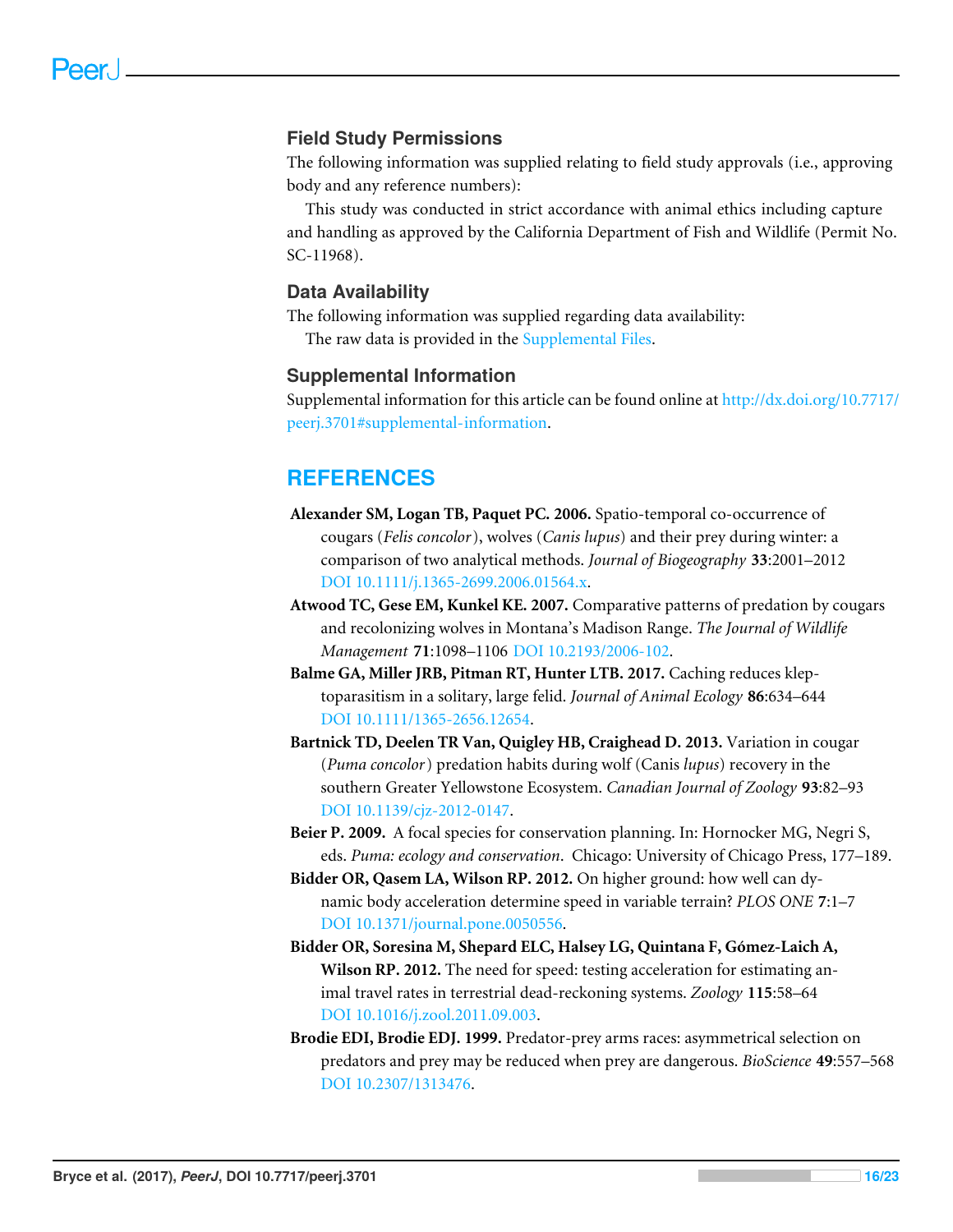- <span id="page-16-10"></span>**Brown DD, Kays R, Wikelski M, Wilson R, Klimley A. 2013.** Observing the unwatchable through acceleration logging of animal behavior. *Animal Biotelemetry* **1**:20 [DOI 10.1186/2050-3385-1-20.](http://dx.doi.org/10.1186/2050-3385-1-20)
- <span id="page-16-9"></span>**Bryce CM, Williams TM. 2017.** Comparative locomotor costs of domestic dogs reveal energetic economy of wolf-like breeds. *Journal of Experimental Biology* **220**:312–321 [DOI 10.1242/jeb.144188.](http://dx.doi.org/10.1242/jeb.144188)
- <span id="page-16-15"></span>**Burdett CL, Crooks KR, Theobald DM, Wilson KR, Boydston EE, Lyren LM, Fisher RN, Vickers TW, Morrison SA, Boyce WM. 2010.** Interfacing models of wildlife habitat and human development to predict the future distribution of puma habitat. *Ecosphere* **1**:1–21 [DOI 10.1890/ES10-00005.1.](http://dx.doi.org/10.1890/ES10-00005.1)
- <span id="page-16-3"></span>**Combes SA, Rundle DE, Iwasaki JM, Crall JD. 2012.** Linking biomechanics and ecology through predator–prey interactions: flight performance of dragonflies and their prey. *Journal of Experimental Biology* **215**:903–913 [DOI 10.1242/jeb.059394.](http://dx.doi.org/10.1242/jeb.059394)
- <span id="page-16-12"></span>**Cooke SJ, Hinch SG, Lucas MC, Lutcavage M. 2013.** Biotelemetry and biologging. In: Zale AV, Parrish DL, Sutton TM, eds. *Fisheries techniques*. Bethesda: American Fisheries Society, 1–64.
- <span id="page-16-5"></span>**Cortez MH. 2011.** Comparing the qualitatively different effects rapidly evolving and rapidly induced defences have on predator–prey interactions. *Ecology Letters* **14**:202–209 [DOI 10.1111/j.1461-0248.2010.01572.x.](http://dx.doi.org/10.1111/j.1461-0248.2010.01572.x)
- <span id="page-16-6"></span>**Dawkins R, Krebs JR. 1979.** Arms races between and within species. *Proceedings of the Royal Society B: Biological Sciences* **205**:489–511 [DOI 10.1098/rspb.1979.0081.](http://dx.doi.org/10.1098/rspb.1979.0081)
- <span id="page-16-14"></span>**Dickson BG, Jenness JS, Beier P. 2005.** Influence of vegetation, topography, and roads on cougar movement in southern California. *Journal of Wildlife Management* **69**:264–276 [DOI 10.2193/0022-541X\(2005\)069<0264:IOVTAR>2.0.CO;2.](http://dx.doi.org/10.2193/0022-541X(2005)069<0264:IOVTAR>2.0.CO;2)
- <span id="page-16-2"></span>**Domenici P. 2001.** The scaling of locomotor performance in predator–prey encounters: from fish to killer whales. *Comparative Biochemistry and Physiology Part A: A Molecular and Integrative Physiology* **131**:169–182 [DOI 10.1016/S1095-6433\(01\)00465-2.](http://dx.doi.org/10.1016/S1095-6433(01)00465-2)
- <span id="page-16-7"></span>**Domenici P, Blake RW. 1997.** The kinematics and performance of fish fast-start swimming. *The Journal of Experimental Biology* **200**:1165–1178.
- <span id="page-16-1"></span>**Donadio E, Buskirk SW. 2006.** Diet, morphology, and interspecific killing in carnivora. *The American Naturalist* **167**:524–536 [DOI 10.1086/501033.](http://dx.doi.org/10.1086/501033)
- <span id="page-16-13"></span>**Duke D. 2001.** *Wildlife use of corridors in the central Canadian Rockies: multivariate use of habitat characteristics and trends in corridor use*. Edmonton: University of Alberta.
- <span id="page-16-0"></span>**Elbroch LM, Lendrum PE, Newby J, Quigley H, Thompson DJ. 2015.** Recolonizing wolves influence the realized niche of resident cougars. *Zoological Studies* **54**:41 [DOI 10.1186/s40555-015-0122-y.](http://dx.doi.org/10.1186/s40555-015-0122-y)
- <span id="page-16-4"></span>**Elliott JP, Cowan IM, Holling CS. 1977.** Prey capture by the African lion. *Canadian Journal of Zoology* **55**:1811–1828 [DOI 10.1139/z77-235.](http://dx.doi.org/10.1139/z77-235)
- <span id="page-16-11"></span>**Figueirido B, Martín-Serra A, Tseng ZJ, Janis CM. 2015.** Habitat changes and changing predatory habits in North American fossil canids. *Nature Communications* **6**:Article 8976 [DOI 10.1038/ncomms8976.](http://dx.doi.org/10.1038/ncomms8976)
- <span id="page-16-8"></span>**Gese EM. 2001.** Monitoring of terrestrial carnivore populations. In: Gittleman JL, Funk SM, MacDonald DW, Wayne RK, eds. *Carnivore conservation*. London: Cambridge University Press, 372–396.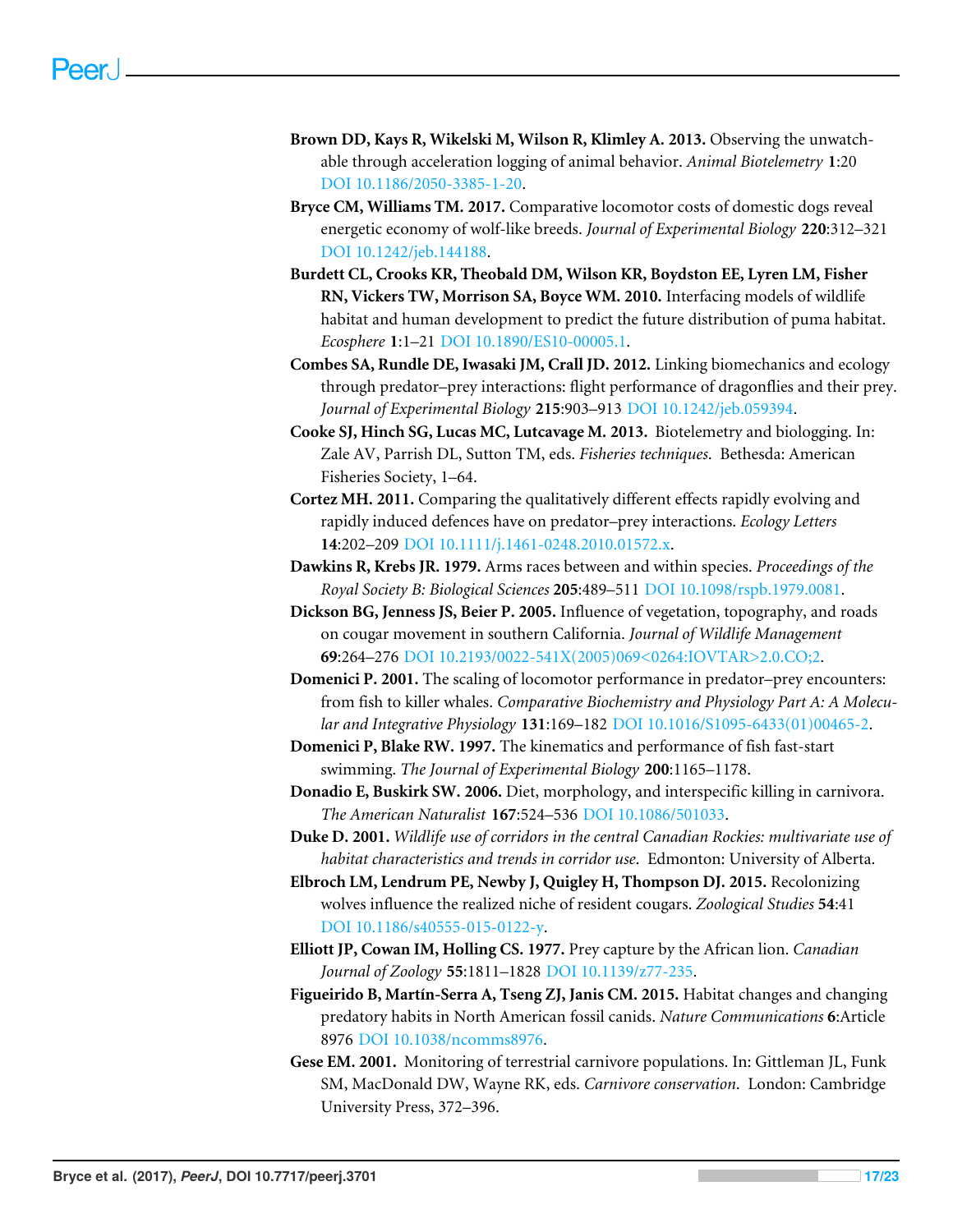- <span id="page-17-11"></span>**Gforces.net. 2010.** Some typical examples of G forces. *Available at <http://www.gforces.net/>* (accessed on 01 January 2016).
- <span id="page-17-10"></span>**Gillooly JF, Gomez JP, Mavrodiev EV. 2017.** A broad-scale comparison of aerobic activity levels in vertebrates: endotherms versus ectotherms. *Proceedings of the Royal Society B: Biological Sciences* **284**:20162328 [DOI 10.1098/rspb.2016.2328.](http://dx.doi.org/10.1098/rspb.2016.2328)
- <span id="page-17-1"></span>**Gittleman JL. 1989.** Carnivore group living: comparative trends. In: Gittleman JL, ed. *Carnivore behavior, ecology and evolution*. New York: Cornell University Press, 183–207.
- <span id="page-17-8"></span>**Gleiss AC, Wilson RP, Shepard ELC. 2011.** Making overall dynamic body acceleration work: on the theory of acceleration as a proxy for energy expenditure. *Methods in Ecology and Evolution* **2**:23–33 [DOI 10.1111/j.2041-210X.2010.00057.x.](http://dx.doi.org/10.1111/j.2041-210X.2010.00057.x)
- <span id="page-17-12"></span>**Gorman ML, Mills MG, Raath JP, Speakman JR. 1998.** High hunting costs make African wild dogs vulnerable to kleptoparasitism by hyaenas. *Nature* **852**:479–481 [DOI 10.1038/35131.](http://dx.doi.org/10.1038/35131)
- <span id="page-17-9"></span>**Halsey LG, Shepard ELC, Quintana F, Gomez Laich A, Green JA, Wilson RP. 2009.** The relationship between oxygen consumption and body acceleration in a range of species. *Comparative Biochemistry and Physiology. Part A, Molecular & Integrative Physiology* **152**:197–202 [DOI 10.1016/j.cbpa.2008.09.021.](http://dx.doi.org/10.1016/j.cbpa.2008.09.021)
- <span id="page-17-4"></span>**Hebblewhite M, Merrill E. 2008.** Modelling wildlife-human relationships for social species with mixed-effects resource selection models. *Journal of Applied Ecology* **45**:834–844 [DOI 10.1111/j.l365-2664.2008.01466.x.](http://dx.doi.org/10.1111/j.l365-2664.2008.01466.x)
- <span id="page-17-5"></span>**Hebblewhite M, Merrill EH, McDonald TL. 2005.** Spatial decomposition of predation risk using resource selection functions: an example in a wolf-elk predator–prey system. *Oikos* **111**:101–111 [DOI 10.1111/j.0030-1299.2005.13858.x.](http://dx.doi.org/10.1111/j.0030-1299.2005.13858.x)
- <span id="page-17-7"></span>**Hedenström A, Rosén M. 2001.** Predator versus prey: on aerial hunting and escape strategies in birds. *Behavioral Ecology* **12**:150–156 [DOI 10.1093/beheco/12.2.150.](http://dx.doi.org/10.1093/beheco/12.2.150)
- <span id="page-17-0"></span>**Hornocker MG. 1970.** An analysis of mountain lion predation upon mule deer and elk in the Idaho Primitive Area. In: *Wildlife monographs*. Vol. 21. Bethesda: The Wildlife Society, 3–39.
- <span id="page-17-2"></span>**Hornocker M, Negri S (eds.) 2009.** *Cougar: ecology and conservation*. Chicago: University of Chicago Press.
- <span id="page-17-6"></span>**Howland HC. 1974.** Optimal strategies for predator avoidance: the relative importance of speed and manoeuvrability. *Journal of Theoretical Biology* **47**:333–350 [DOI 10.1016/0022-5193\(74\)90202-1.](http://dx.doi.org/10.1016/0022-5193(74)90202-1)
- <span id="page-17-14"></span>**Hubel TY, Myatt JP, Jordan NR, Dewhirst OP, McNutt JW, Wilson AM. 2016.** Energy cost and return for hunting in African wild dogs and cheetahs. *Nature Communications* **7**:Article 11034 [DOI 10.1038/ncomms11034.](http://dx.doi.org/10.1038/ncomms11034)
- <span id="page-17-13"></span>**Humphries MM, McCann KS. 2014.** Metabolic ecology. *The Journal of Animal Ecology* **83**:7–19 [DOI 10.1111/1365-2656.12124.](http://dx.doi.org/10.1111/1365-2656.12124)
- <span id="page-17-3"></span>**Husseman JS, Murray DL, Power G, Mack C, Wenger CR, Quigley H. 2003.** Assessing differential prey selection patterns between two sympatric large carnivores. *OIKOS* **101**:591–601 [DOI 10.1034/j.1600-0706.2003.12230.x.](http://dx.doi.org/10.1034/j.1600-0706.2003.12230.x)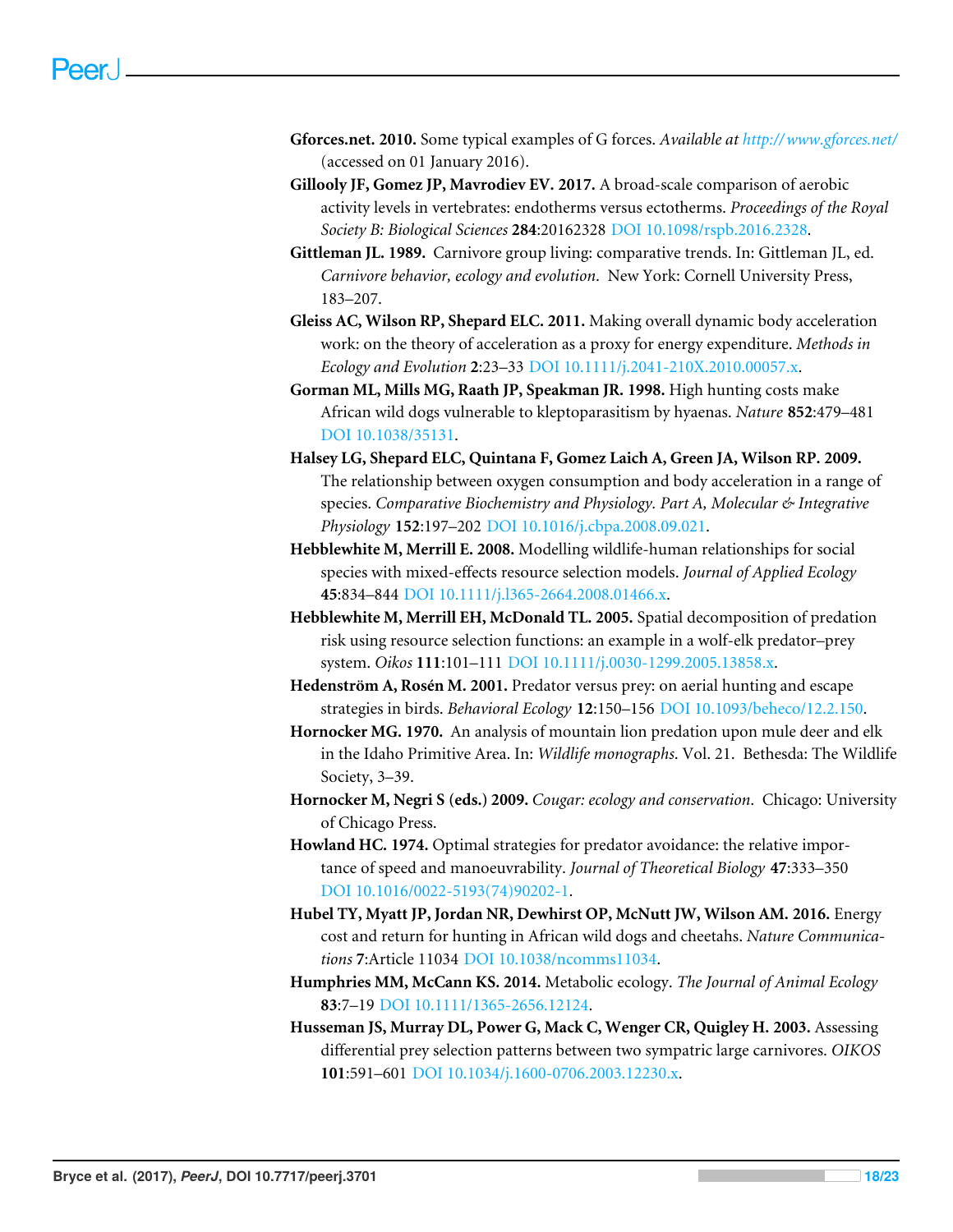- <span id="page-18-15"></span>**Jalkotzy MG, Ross PI, Wierzchowski J. 2002.** Regional scale cougar habitat modeling in Southwestern Alberta, Canada. In: *Proceedings of the Sixth Mountain Lion Workshop*. Austin: Texas Parks and Wildlife Department.
- <span id="page-18-9"></span>**Jones AM, Vanhatalo A, Burnley M, Morton RH, Poole DC. 2010.** Critical power: implications for determination of VO<sub>2 MAX</sub> and exercise tolerance. *Medicine & Science in Sports & Exercise* **42**:1876–1890 [DOI 10.1249/MSS.0b013e3181d9cf7f.](http://dx.doi.org/10.1249/MSS.0b013e3181d9cf7f)
- <span id="page-18-2"></span>**Karanth KU, Sunquist ME. 1995.** Prey selection by tiger, leopard, and dhole in tropical forests. *Journal of Animal Ecology* **64**:439–450.
- <span id="page-18-4"></span>**Kauffman MJ, Varley N, Smith DW, Stahler DR, MacNulty DR, Boyce MS. 2007.** Landscape heterogeneity shapes predation in a newly restored predator–prey system. *Ecology Letters* **10**:690–700 [DOI 10.1111/j.1461-0248.2007.01059.x.](http://dx.doi.org/10.1111/j.1461-0248.2007.01059.x)
- <span id="page-18-7"></span>**Kays R, Crofoot MC, Jetz W, Wikelski M. 2015.** Terrestrial animal tracking as an eye on life and planet. *Science* **348**: aaa2478-1–aaa2478-9 [DOI 10.1126/science.aaa2478.](http://dx.doi.org/10.1126/science.aaa2478)
- <span id="page-18-11"></span>**King SL, Schick RS, Donovan C, Booth CG, Burgman M, Thomas L, Harwood J. 2015.** An interim framework for assessing the population consequences of disturbance. *Methods in Ecology and Evolution* **6**:1150–1158 [DOI 10.1111/2041-210X.12411.](http://dx.doi.org/10.1111/2041-210X.12411)
- <span id="page-18-16"></span>**Kleiman DG, Eisenberg JF. 1973.** Comparisons of canid and felid social systems from an evolutionary perspective. *Animal Behaviour* **21**:637–659 [DOI 10.1016/S0003-3472\(73\)80088-0.](http://dx.doi.org/10.1016/S0003-3472(73)80088-0)
- <span id="page-18-0"></span>**Koehler GM, Hornocker MG. 1991.** Seasonal resource use among mountain lions, bobcats, and coyotes. *Journal of Mammalogy* **72**:391–396.
- <span id="page-18-12"></span>**Kortello AD, Hurd TE, Murray DL. 2007.** Interactions between cougars (*Puma concolor*) and gray wolves (*Canis lupus*) in Banff National Park, Alberta. *Ecoscience* **14**:214–222 [DOI 10.2980/1195-6860\(2007\)14\[214:IBCPCA\]2.0.CO;2.](http://dx.doi.org/10.2980/1195-6860(2007)14[214:IBCPCA]2.0.CO;2)
- <span id="page-18-8"></span>**Kreeger TJ. 2003.** The internal wolf: physiology, pathology & pharmacology. In: Mech LD, Boitani L, eds. *Wolves: behavior, ecology & conservation*. Chicago: University of Chicago Press, 192–217.
- <span id="page-18-3"></span>**Krumm CE, Conner MM, Thompson Hobbs N, Hunter DO, Miller MW. 2010.** Mountain lions prey selectively on prion-infected mule deer. *Biology Letters* **6**:209–211.
- <span id="page-18-1"></span>**Kunkel KE, Ruth TK, Pletscher DH, Hornocker MG. 1999.** Winter prey selection by wolves and cougars in and near Glacier National Park, Montana. *Journal of Wildlife Management* **63**:901–910.
- <span id="page-18-14"></span>**Laing SP, Lindzey FP. 1991.** Cougar habitat selection in south-central utah. In: Braun CE, ed. *Mountion lion-human interaction symposium and workshop*. Denver: Colorado Division of Wildlife, 86–94.
- <span id="page-18-10"></span>**Laundré JW. 2014.** How large predators manage the cost of hunting. *Science* **346**:33–34 [DOI 10.1126/science.1260170.](http://dx.doi.org/10.1126/science.1260170)
- <span id="page-18-5"></span>**Laundré JW, Hernández L. 2003.** Winter hunting habitat of pumas (*Puma concolor*) in northwestern Utah and southern Idaho, USA. *Wildlife Biology* **9**:123–129.
- <span id="page-18-6"></span>**Linnell JDC, Strand O. 2000.** Interference interactions, co-existence and conservation of mammalian carnivores. *Diversity and Distributions* **6**:169–176 [DOI 10.1046/j.1472-4642.2000.00069.x.](http://dx.doi.org/10.1046/j.1472-4642.2000.00069.x)
- <span id="page-18-13"></span>**Logan KA, Irwin LL. 1985.** Mountain lion habitats in the Big Horn Mountains, Wyoming. *Wildlife Society Bulletin* **13**:257–262 [DOI 10.2307/3782489.](http://dx.doi.org/10.2307/3782489)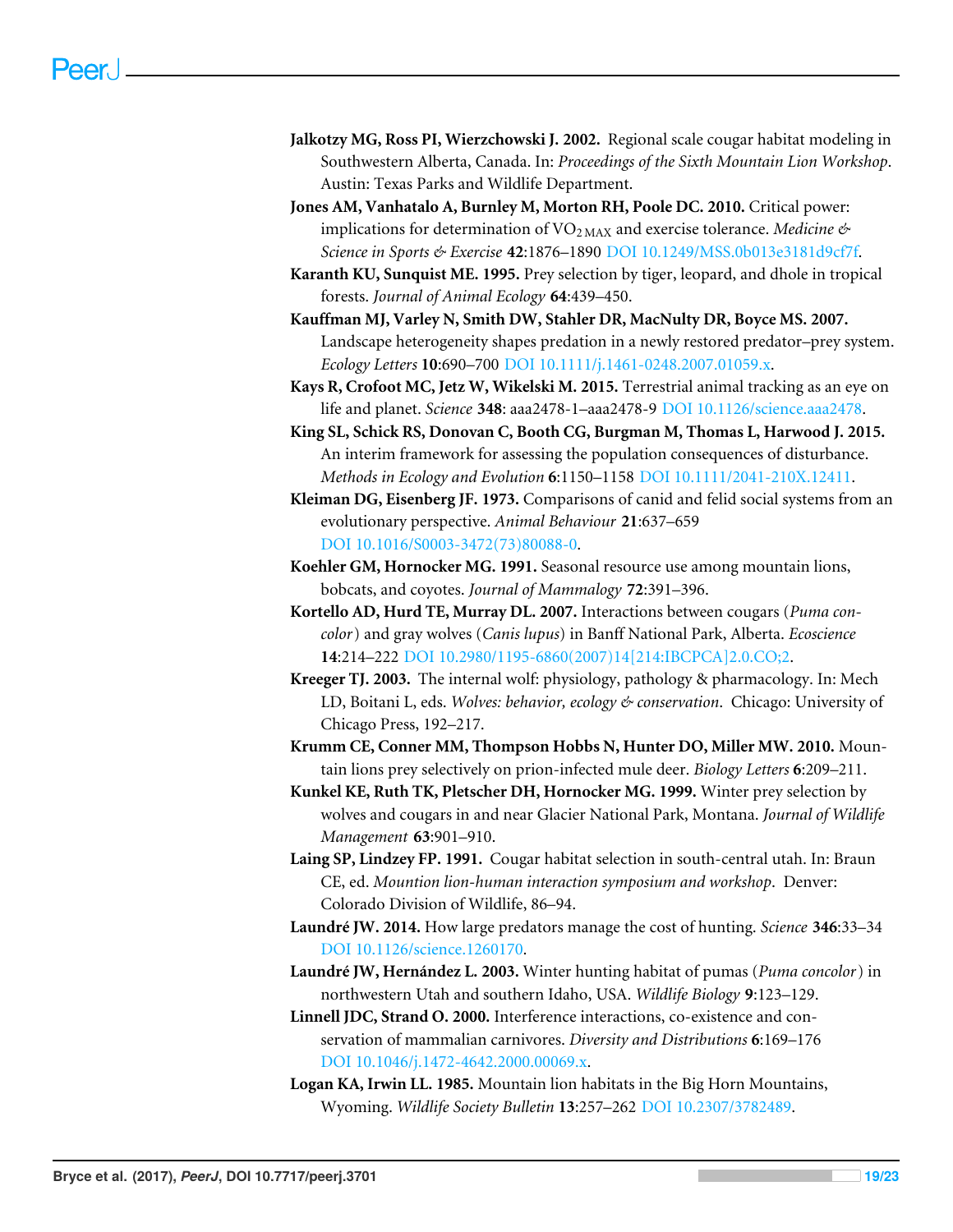- <span id="page-19-9"></span>**Maresh JL, Fish FE, Nowacek DP, Nowacek SM, Wells RS. 2004.** High performance turning capabilities during foraging by bottlenose dolphins (*Tursiops Truncatus*). *Marine Mammal Science* **20**:498–509 [DOI 10.1111/j.1748-7692.2004.tb01175.x.](http://dx.doi.org/10.1111/j.1748-7692.2004.tb01175.x)
- <span id="page-19-0"></span>**Mech LD. 1970.** *The wolf: the behavior and ecology of an endangered species*. New York: Natural History Press.
- <span id="page-19-7"></span>**Mech LD, Boitani L (eds.) 2003.** *Wolves: behavior, ecology & conservation*. Chicago: University of Chicago Press.
- <span id="page-19-4"></span>**Mech LD, Cluff HD. 2011.** Movements of wolves at the northern extreme of the species' range, including during four months of darkness. *PLOS ONE* **6**:2–6 [DOI 10.1371/journal.pone.0025328.](http://dx.doi.org/10.1371/journal.pone.0025328)
- <span id="page-19-3"></span>**Mech LD, Korb M. 1978.** An unusually long pursuit of a deer by a wolf. *Journal of Mammalogy* **59**:860–861 [DOI 10.2307/1380155.](http://dx.doi.org/10.2307/1380155)
- <span id="page-19-1"></span>**Mech LD, Smith DW, MacNulty DR. 2015.** Introduction: the wolf as a killing machine. In: *Wolves on the hunt: the behavior of wolves hunting wild prey*. Chicago: University of Chicago Press.
- <span id="page-19-12"></span>**Murphy K, Ruth TK. 2009.** Diet and prey selection of a perfect predator. In: Hornocker M, Negri S, eds. *Cougar: Ecology & Conservation*. Chicago: University of Chicago Press, 118–137.
- <span id="page-19-14"></span>**New L, Clark J, Costa D, Fleishman E, Hindell M, Klanjšček T, Lusseau D, Kraus S, McMahon C, Robinson P, Schick R, Schwarz L, Simmons S, Thomas L, Tyack P, Harwood J. 2014.** Using short-term measures of behaviour to estimate longterm fitness of southern elephant seals. *Marine Ecology Progress Series* **496**:99–108 [DOI 10.3354/meps10547.](http://dx.doi.org/10.3354/meps10547)
- <span id="page-19-5"></span>**Okarma H, Jedrzejewski W, Schmidt K, Kowalczyk R, Jedrzejewska B. 1997.** Predation of Eurasian lynx on roe deer and red deer in Białowieza Primeval Forest, Poland. *Acta Theriologica* **42**:203–224.
- <span id="page-19-6"></span>**Peterson RO, Ciucci P. 2003.** The wolf as a carnivore. In: Mech LD, Boitani L, eds. *Wolves: behavior, ecology & conservation*. Chicago: University of Chicago Press, 104–130.
- <span id="page-19-8"></span>**Podgórski T, Schmidt K, Kowalczyk R, Gulczyñska A. 2008.** Microhabitat selection by Eurasian lynx and its implications for species conservation. *Acta Theriologica* **53**:97–110 [DOI 10.1007/BF03194243.](http://dx.doi.org/10.1007/BF03194243)
- <span id="page-19-13"></span>**Poole DC, Burnley M, Rossiter HB, Jones AM. 2016.** Critical power: an important fatigue threshold in exercise physiology. *Medicine & Science in Sports & Exercise* **48(11)**:2320–2334.
- <span id="page-19-2"></span>**Poole DC, Erickson HH. 2011.** Highly athletic terrestrial mammals: horses and dogs. *Comprehensive Physiology* **1**:1–37 [DOI 10.1002/cphy.c091001.](http://dx.doi.org/10.1002/cphy.c091001)
- <span id="page-19-10"></span>**Qasem L, Cardew A, Wilson A, Griffiths I, Halsey LG, Shepard ELC, Gleiss AC, Wilson R. 2012.** Tri-axial dynamic acceleration as a proxy for animal energy expenditure; should we be summing values or calculating the vector? *PLOS ONE* **7**: [DOI 10.1371/journal.pone.0031187.](http://dx.doi.org/10.1371/journal.pone.0031187)
- <span id="page-19-11"></span>**R Core Team. 2014.** R: a language and environment for statistical computing. *Available at <http://www.r-project.org>* .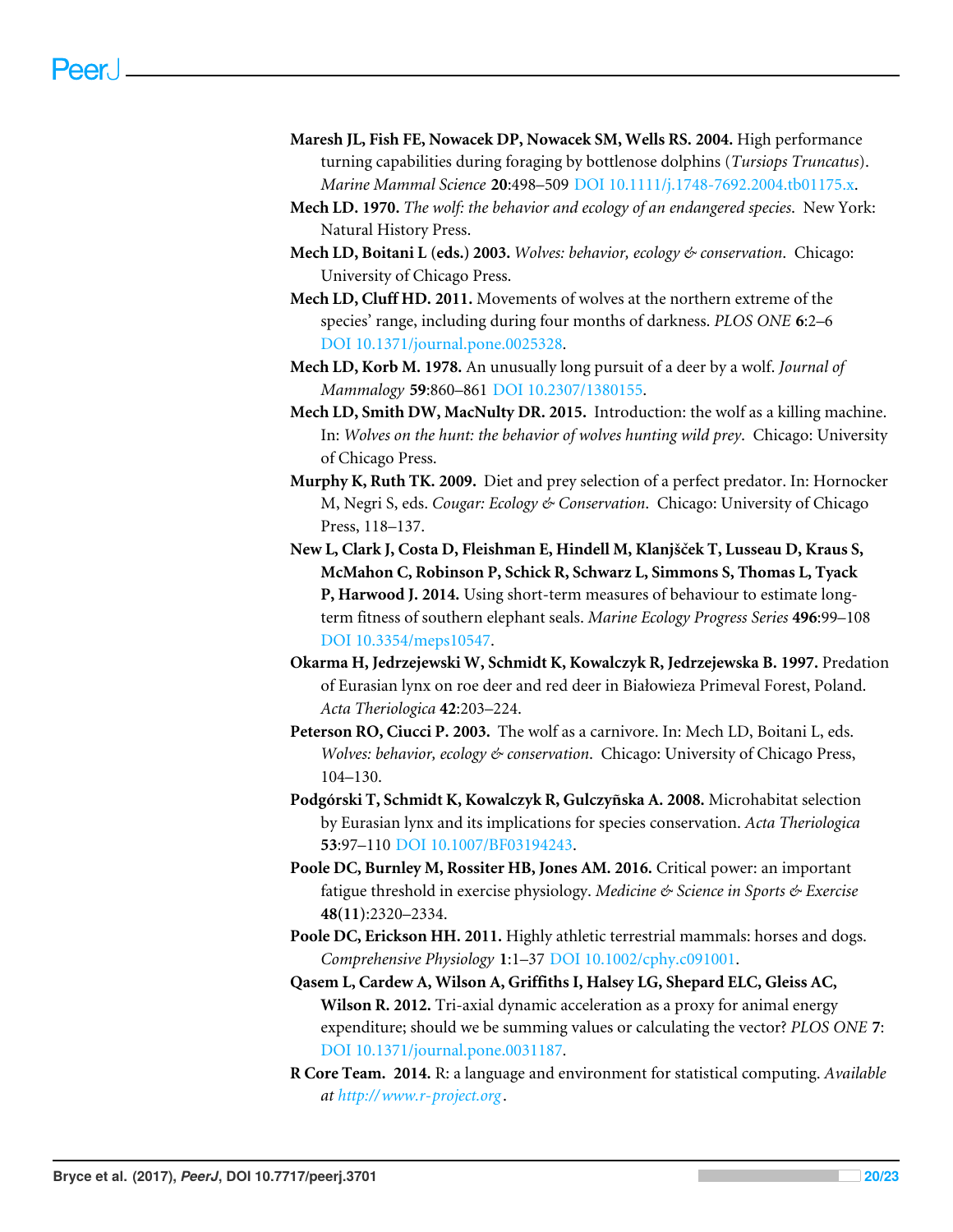- <span id="page-20-11"></span>**Ripple WJ, Estes JA, Beschta RL, Wilmers CC, Ritchie EG, Hebblewhite M, Berger J, Elmhagen B, Letnic M, Nelson MP, Schmitz OJ, Smith DW, Wallach AD, Wirsing AJ. 2014.** Status and ecological effects of the world's largest carnivores. *Science* **343**:151–163 [DOI 10.1126/science.1241484.](http://dx.doi.org/10.1126/science.1241484)
- <span id="page-20-4"></span>**Rosenzweig ML. 1966.** Community structure in sympatric carnivora. *Journal of Mammalogy* **47**:602–612 [DOI 10.2307/1377891.](http://dx.doi.org/10.2307/1377891)
- <span id="page-20-8"></span>**Ruben JA. 2010.** The role of the vertebral column during jumping in quadrupedal mammals. PhD thesis, Oregon State University.
- <span id="page-20-14"></span>**Ruth TS. 2004.** Patterns of resource use among cougars and wolves in northwestern Montana and southeastern British Columbia. PhD thesis, University of Idaho, Moscow, Idaho.
- <span id="page-20-2"></span>**Ruth TK, Haroldson MA, Murphy KM, Buotte PC, Hornocker MG, Quigley HB. 2011.** Cougar survival and source–sink structure on Greater Yellowstone's Northern Range. *Journal of Wildlife Management* **75**:1381–1398 [DOI 10.1002/jwmg.190.](http://dx.doi.org/10.1002/jwmg.190)
- <span id="page-20-0"></span>**Ruth T, Murphy K. 2009a.** Cougar-prey relationships. In: Hornocker M, Negri S, eds. *Cougar: ecology & conservation*. Chicago: University of Chicago Press, 138–162.
- <span id="page-20-12"></span>**Ruth T, Murphy K. 2009b.** Competition with other carnivores for prey. In: Hornocker M, Negri S, eds. *Cougar: ecology & conservation*. Chicago: University of Chicago Press, 163–172.
- <span id="page-20-10"></span>**Scantlebury DM, Mills MGL, Wilson RP, Wilson JW, Mills MEJ, Durant SM, Bennett NC, Bradford P, Marks NJ, Speakman JR. 2014.** Flexible energetics of cheetah hunting strategies provide resistance against kleptoparasitism. *Science* **346**:79–81 [DOI 10.1126/science.1256424.](http://dx.doi.org/10.1126/science.1256424)
- <span id="page-20-13"></span>**Schmidt KP, Gunson JR. 1985.** Evaluation of wolf-ungulate predation near Nordegg, Alberta. Second year progress report (1984–1985). Alberta Energy and Natural Resources Fish and Wildlife Division, Alberta.
- <span id="page-20-3"></span>**Schmidt K, Kuijper DPJ. 2015.** A ''death trap'' in the landscape of fear. *Mammal Research* **60**:275–285 [DOI 10.1007/s13364-015-0229-x.](http://dx.doi.org/10.1007/s13364-015-0229-x)
- <span id="page-20-9"></span>**Seebacher F, Franklin CE. 2012.** Determining environmental causes of biological effects: The need for a mechanistic physiological dimension in conservation biology. *Philosophical Transactions of the Royal Society of London. Series B, Biological Sciences* **367**:1607–1614 [DOI 10.1098/rstb.2012.0036.](http://dx.doi.org/10.1098/rstb.2012.0036)
- <span id="page-20-7"></span>**Seeherman HJ, Taylor CR, Maloiy G, Armstrong RB. 1981.** Design of the mammalian respiratory system II: measuring maximum aerobic capacity. *Respiration Physiology* **44**:11–23 [DOI 10.1016/0034-5687\(81\)90074-8.](http://dx.doi.org/10.1016/0034-5687(81)90074-8)
- <span id="page-20-1"></span>**Seidensticker J, Hornocker M, Wiles W, Messick J. 1973.** Mountain lion social organization in the Idaho Primitive Area. In: *Wildlife monographs*. Vol. 35. Bethesda: The Wildlife Society, 60.
- <span id="page-20-6"></span>**Shepard E, Wilson R, Halsey L, Quintana F, Gómez Laich A, Gleiss A, Liebsch N, Myers A, Norman B. 2008.** Derivation of body motion via appropriate smoothing of acceleration data. *Aquatic Biology* **4**:235–241 [DOI 10.3354/ab00104.](http://dx.doi.org/10.3354/ab00104)
- <span id="page-20-5"></span>**Smith JA, Wang Y, Wilmers CC. 2015.** Top carnivores increase their kill rates on prey as a response to human-induced fear. *Proceedings of the Royal Society B: Biological Sciences* **282**:1–6.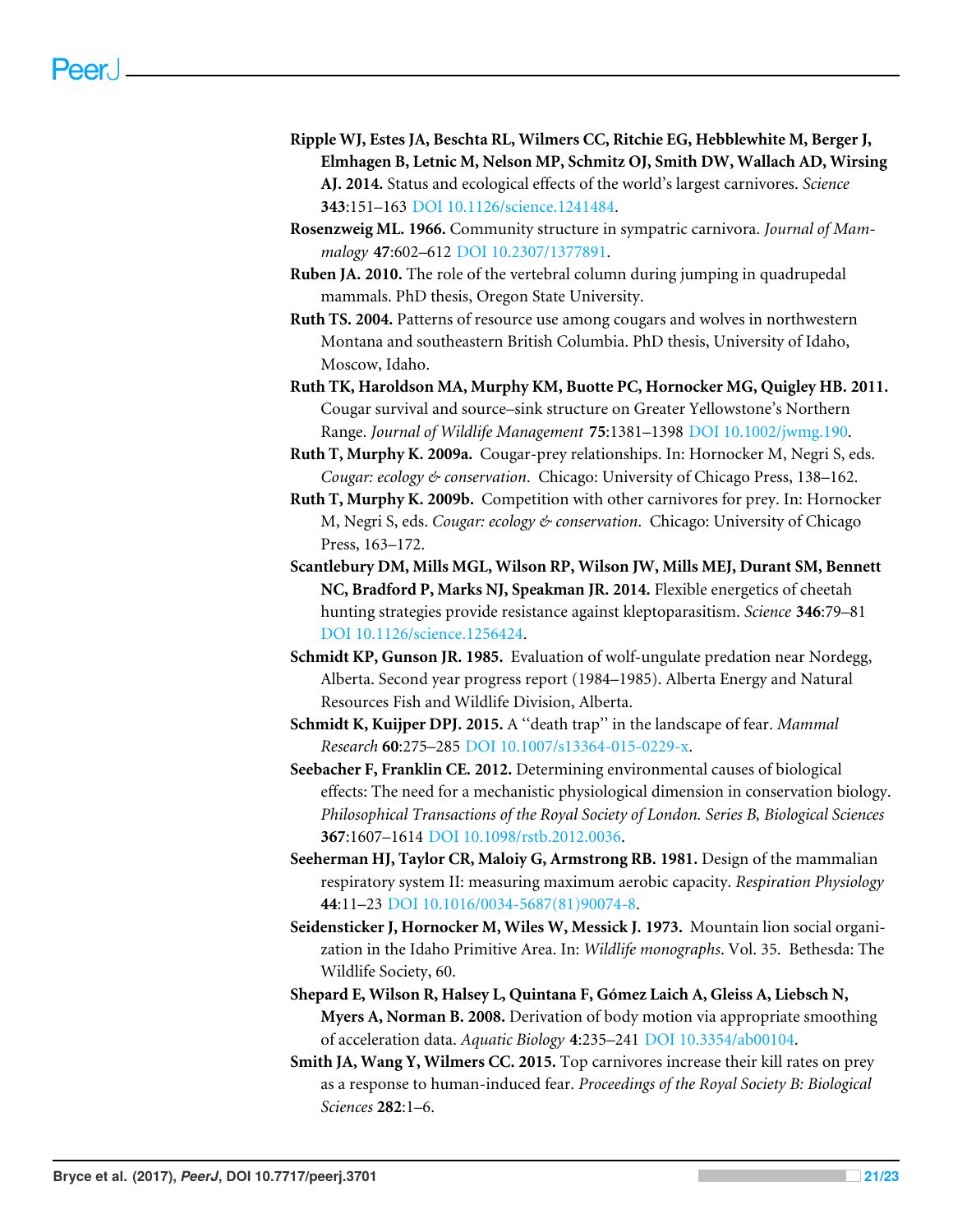- <span id="page-21-4"></span>**Smith JA, Wang Y, Wilmers CC. 2016.** Spatial characteristics of residential development shift large carnivore prey habits. *The Journal of Wildlife Management* **80**:1040–1048 [DOI 10.1002/jwmg.21098.](http://dx.doi.org/10.1002/jwmg.21098)
- <span id="page-21-0"></span>**Snow DH. 1985.** The horse and dog, elite athletes—why and how? *Proceedings of the Nutrition Society* **44**:267–272 [DOI 10.1079/PNS19850046.](http://dx.doi.org/10.1079/PNS19850046)
- <span id="page-21-12"></span>**Somero GN. 2011.** Comparative physiology: a ''crystal ball'' for predicting consequences of global change. *American Journal of Physiology: Regulatory, Integrative and Comparative Physiology* **301**:R1–R14 [DOI 10.1152/ajpregu.00719.2010.](http://dx.doi.org/10.1152/ajpregu.00719.2010)
- <span id="page-21-9"></span>**Spoor CF, Badoux DM. 1988.** Descriptive and functional myology of the back and hindlimb of the striped hyena (*Hyaena hyaena*, L. 1758). *Anatomischer Anzeiger* **167**:313–321.
- <span id="page-21-11"></span>**Stephens DW, Krebs JR. 1986.** *Foraging theory*. Princeton, NJ: Princeton University Press.
- <span id="page-21-10"></span>**Taylor ME. 1989.** Locomotor adaptations by carnivores. In: Gittleman JL, ed. *Carnivore behavior, ecology and evolution*. Ithaca: Cornell University Press, 382–409.
- <span id="page-21-8"></span>**Taylor CR, Karas RH, Weibel ER, Hoppeler H. 1987.** Adaptive variation in the mammalian respiratory system in relation to energetic demand II. Reaching the limits to oxygen flow. *Respiration Physiology* **69**:7–26 [DOI 10.1016/0034-5687\(87\)90098-3.](http://dx.doi.org/10.1016/0034-5687(87)90098-3)
- <span id="page-21-5"></span>**Taylor R, Maloiy G, Weibel E, Al E. 1980.** Design of the mammalian respiratory system III. Scaling maximum aerobic capacity to body mass: wild and domestic mammals. *Respiration Physiology* **44**:25–37.
- <span id="page-21-13"></span>**Tomlinson S, Arnall SG, Munn A, Bradshaw SD, Maloney SK, Dixon KW, Didham RK. 2014.** Applications and implications of ecological energetics. *Trends in Ecology & Evolution* **29**:1–11 [DOI 10.1016/j.tree.2014.03.003.](http://dx.doi.org/10.1016/j.tree.2014.03.003)
- <span id="page-21-14"></span>**Vanak AT, Dickman CR, Silva-Rodriguez EA, Butler JRA, Ritchie EG. 2013.** Top-dogs and under-dogs: competition between dogs and sympatric carnivores. In: Gompper ME, ed. *Free-ranging dogs and wildlife conservation*. Oxford: Oxford University Press.

<span id="page-21-15"></span>**Vander Waal SB. 1990.** *Food hoarding in animals*. Chicago: University of Chicago Press.

- <span id="page-21-2"></span>**Wang Y, Allen ML, Wilmers CC. 2015.** Mesopredator spatial and temporal responses to large predators and human development in the Santa Cruz Mountains of California. *Biological Conservation* **190**:23–33 [DOI 10.1016/j.biocon.2015.05.007.](http://dx.doi.org/10.1016/j.biocon.2015.05.007)
- <span id="page-21-7"></span>**Wang Y, Nickel B, Rutishauser M, Bryce CM, Williams TM, Elkaim G, Wilmers CC. 2015.** Movement, resting, and attack behaviors of wild pumas are revealed by tri-axial accelerometer measurements. *Movement Ecology* **3**:1–12 [DOI 10.1186/s40462-015-0030-0.](http://dx.doi.org/10.1186/s40462-015-0030-0)
- <span id="page-21-3"></span>**Wang Y, Smith JA, Wilmers CC.** Residential development alters behavior, movement, and energetics in a top carnivore. *PLOS ONE* In Press.
- <span id="page-21-1"></span>**Warrick DR. 1998.** The turning- and linear-maneuvering performance of birds: the cost of efficiency for coursing insectivores. *Canadian Journal of Zoology* **76**:1063–1079 [DOI 10.1139/z98-044.](http://dx.doi.org/10.1139/z98-044)
- <span id="page-21-6"></span>**Weibel ER, Taylor CR, Neil JJO, Leith DE, Gehr P, Hoppeler H, Langman V, Baudinette RV. 1983.** Maximal oxygen consumption and pulmonary diffusing capacity: a direct comparison of physiological and morphometric measurements in canids. *Respiration Physiology* **54**:173–188 [DOI 10.1016/0034-5687\(83\)90055-5.](http://dx.doi.org/10.1016/0034-5687(83)90055-5)